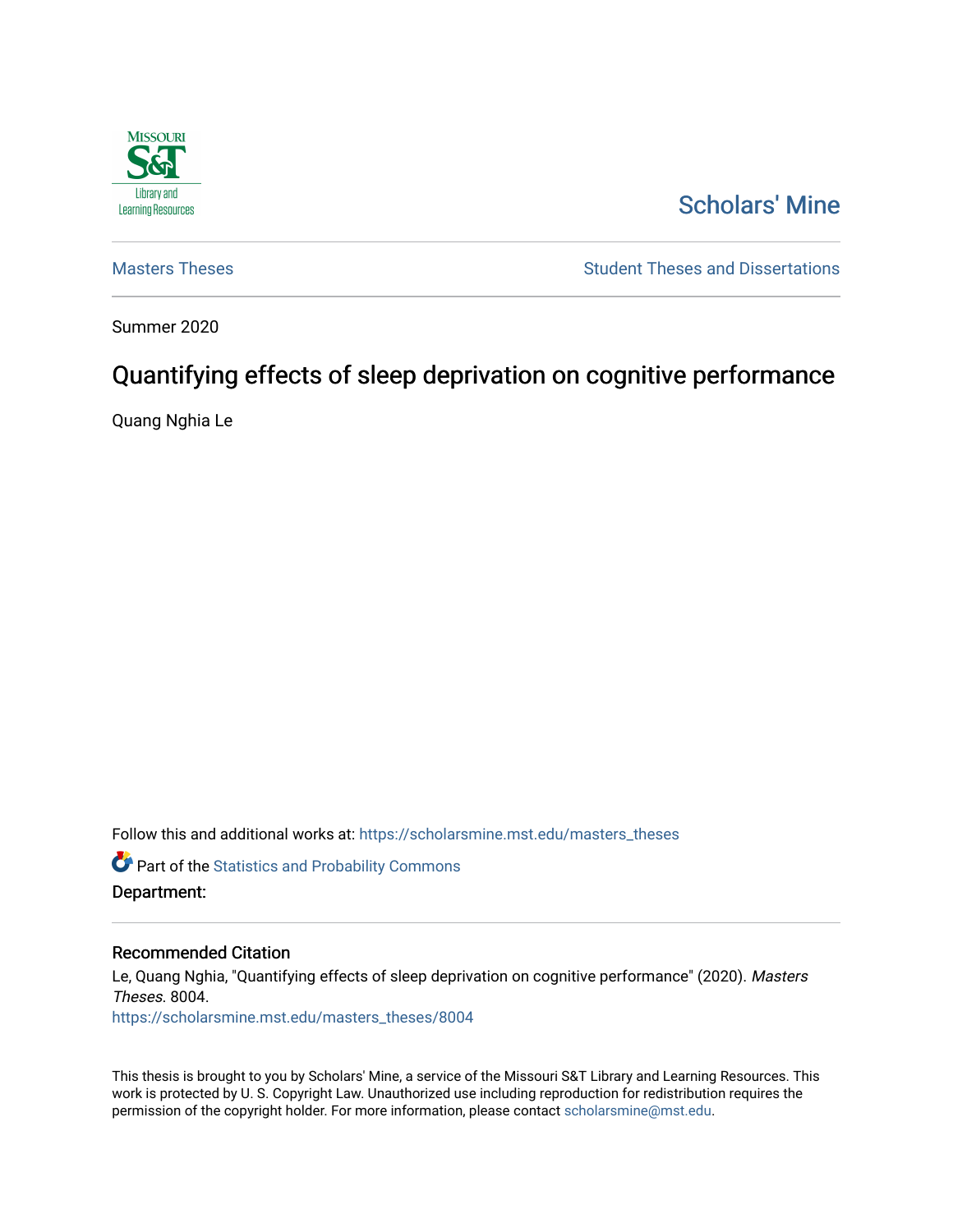# QUANTIFYING EFFECTS OF SLEEP DEPRIVATION ON COGNITIVE PERFORMANCE

by

## QUANG NGHIA LE

### A THESIS

Presented to the Graduate Faculty of the

### MISSOURI UNIVERSITY OF SCIENCE AND TECHNOLOGY

In Partial Fulfillment of the Requirements for the Degree

MASTER OF SCIENCE

in

### APPLIED MATHEMATICS WITH STATISTICS EMPHASIS

2020

Approved by

Dr. VA Samaranayake, Advisor Dr. Matthew S. Thimgan Dr. Xuerong Wen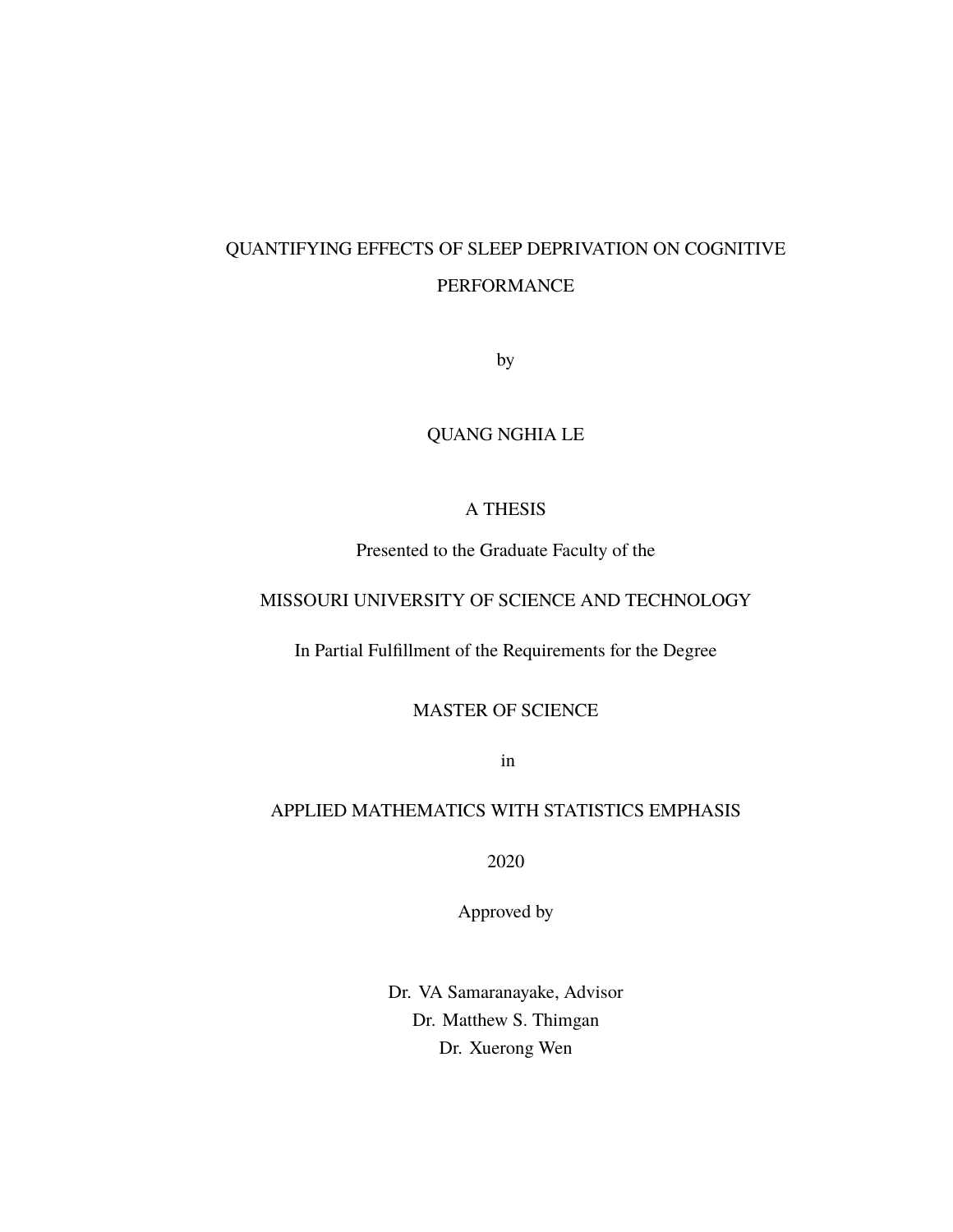Copyright 2020 QUANG NGHIA LE All Rights Reserved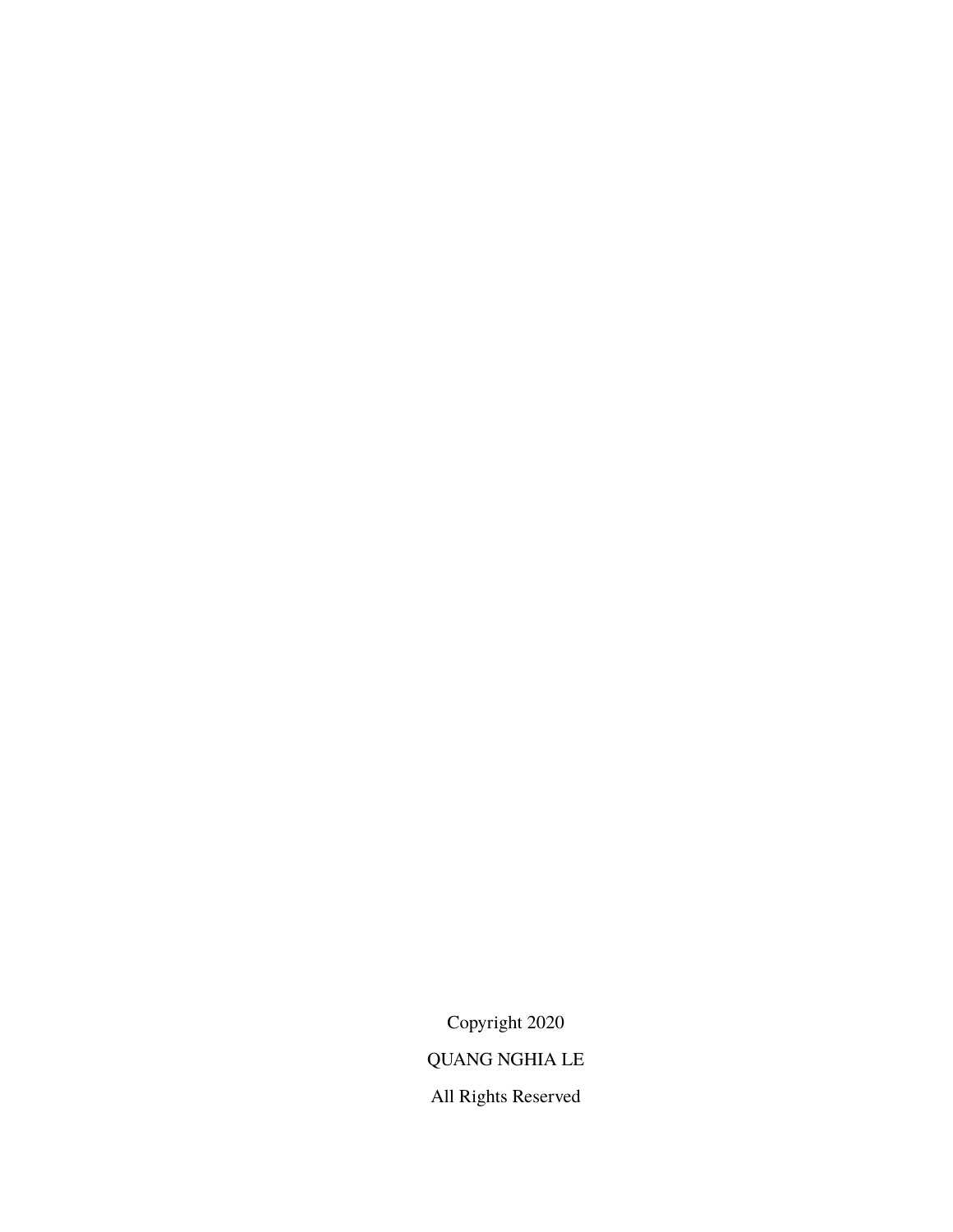#### **ABSTRACT**

The most commonly used metric for evaluating alertness and vigilance is the Psychomotor Vigilance Test (PVT), previous studies have indicated that alertness and vigilance can be affected by the lack of sleep as a function of sleep loss. This study explores methods to predict median psychomotor vigilance reaction times. The data used in this study comes from a series of tests and surveys conducted on volunteer students. The data set contains many potential predictors of PVT and one aspect of the study was to identify variables that are useful in prediction. The performances of various prediction methods that allow for feature selection were evaluated. Prediction errors were estimated by using ten-fold validation method and root mean squared error was employed to compare the methods.

Results show that the linear model with LASSO feature selection provide the best predictions of psychomotor vigilance test median reaction time in this context. Moreover, we were able to identify subsets of predictors that lead to reduced prediction error and are useful for extracting biological insights. The linear mixed model and canonical correlation analysis provided information on what factors affect vigilance attention, and what cognitive functions are affected by sleep quality.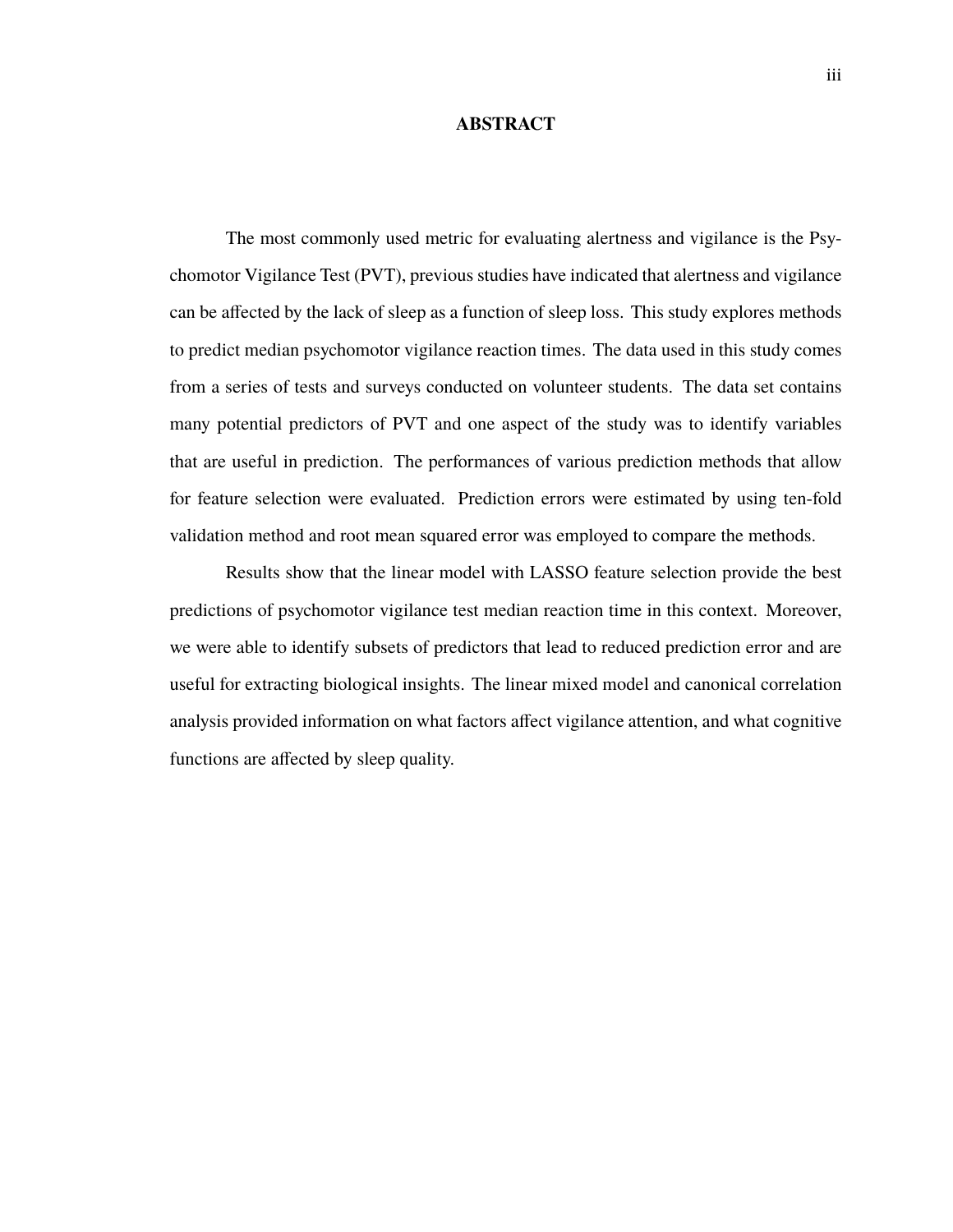#### **ACKNOWLEDGMENTS**

First and foremost, I would like to thank Dr. Samaranayake. I would not be here in this program without him nor would this work be possible without his knowledgeable academic insight and guidance.

Dr. Samaranayake, I am so grateful for you. It has been a privilege to be your student and to work under your supervision. Thank you for your patience, kindness, understanding and support. This project has been very difficult and it would be much harder without your guidance. One of the reasons I have made it this far is because of your belief in me. I genuinely would not have made it without you.

Dr. Thimgan, your knowledge about biology has been crucial and the most important factor to help me complete this project. Without the data collected by you, this project and thesis would not have existed at all. During the time when I worked with you, I realized a very obvious but often neglected fact, statistics is just a tool, you have to know what you are working with.

I would like to give my gratitude to other members of this project, who had handled data collection, without them this project would be not possible.

To Joshua Maxwell, your invaluable advice came when I needed it the most. Although you didn't teach any class, I have learned so much from you, both academically and personally. To Austin, without your advice of using LaTeX to do my thesis, I would have had a very difficult time trying to figure out how to type and manage complex equations in Microsoft Word.

And lastly, to my loving family. You supported me both financially and emotionally without any second thought. Many thanks from the bottom of my very full heart. I truly am so grateful for you all.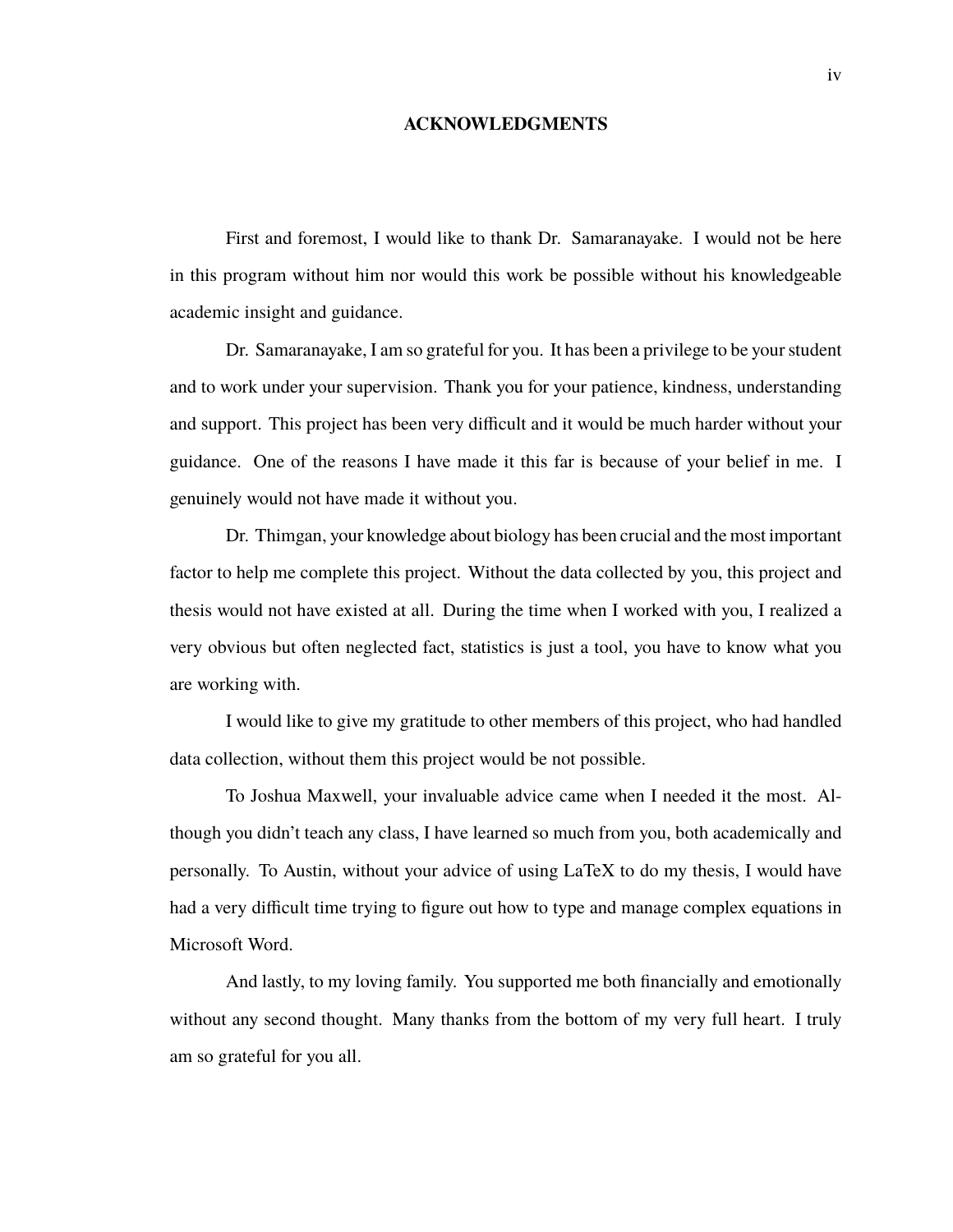# **TABLE OF CONTENTS**

 $\mathbf{V}$ 

| <b>SECTION</b> |                |
|----------------|----------------|
|                |                |
|                | 3              |
|                | $\overline{3}$ |
|                | $\overline{4}$ |
|                | 5              |
|                | 5              |
|                | 6              |
|                | 6              |
| 3.             | $\tau$         |
| 3.1.           | 7              |
| 3.1.1.         | 7              |
| 3.1.2.         | 9              |
| 3.1.3.         | 11             |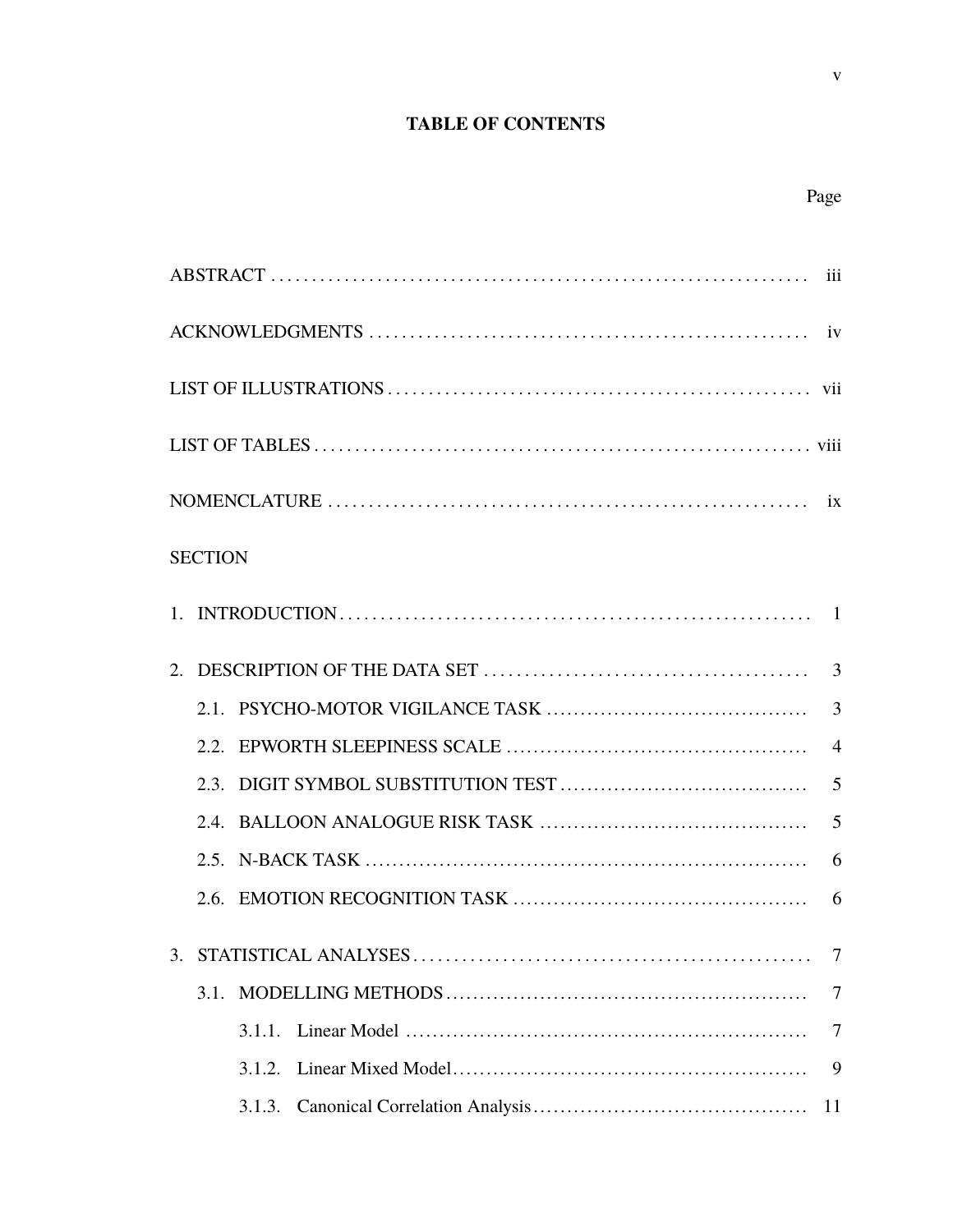| 4 <sup>1</sup>    |                                                           |    |
|-------------------|-----------------------------------------------------------|----|
|                   |                                                           | 18 |
|                   | 4.2. PREDICTION USING NON-PARAMETRIC MODELS               | 19 |
|                   |                                                           |    |
|                   |                                                           |    |
|                   |                                                           |    |
| <b>APPENDICES</b> |                                                           |    |
|                   |                                                           |    |
|                   | B. FEATURE SELECTION AND MULTI-COLLINEARITY DIAGNOSTIC 31 |    |
|                   |                                                           |    |
|                   |                                                           |    |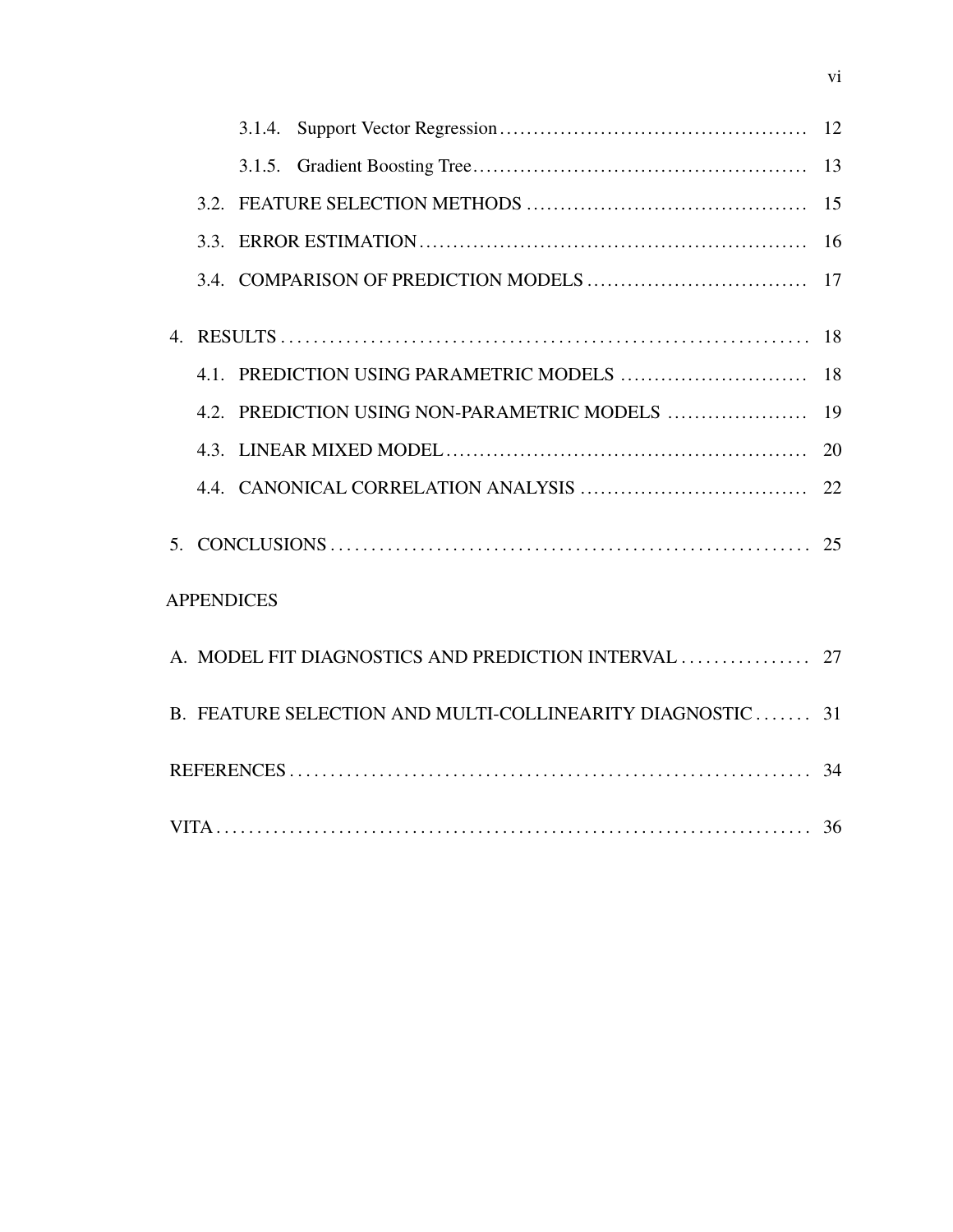# **LIST OF ILLUSTRATIONS**

| Figure | Page |
|--------|------|
|        |      |
|        |      |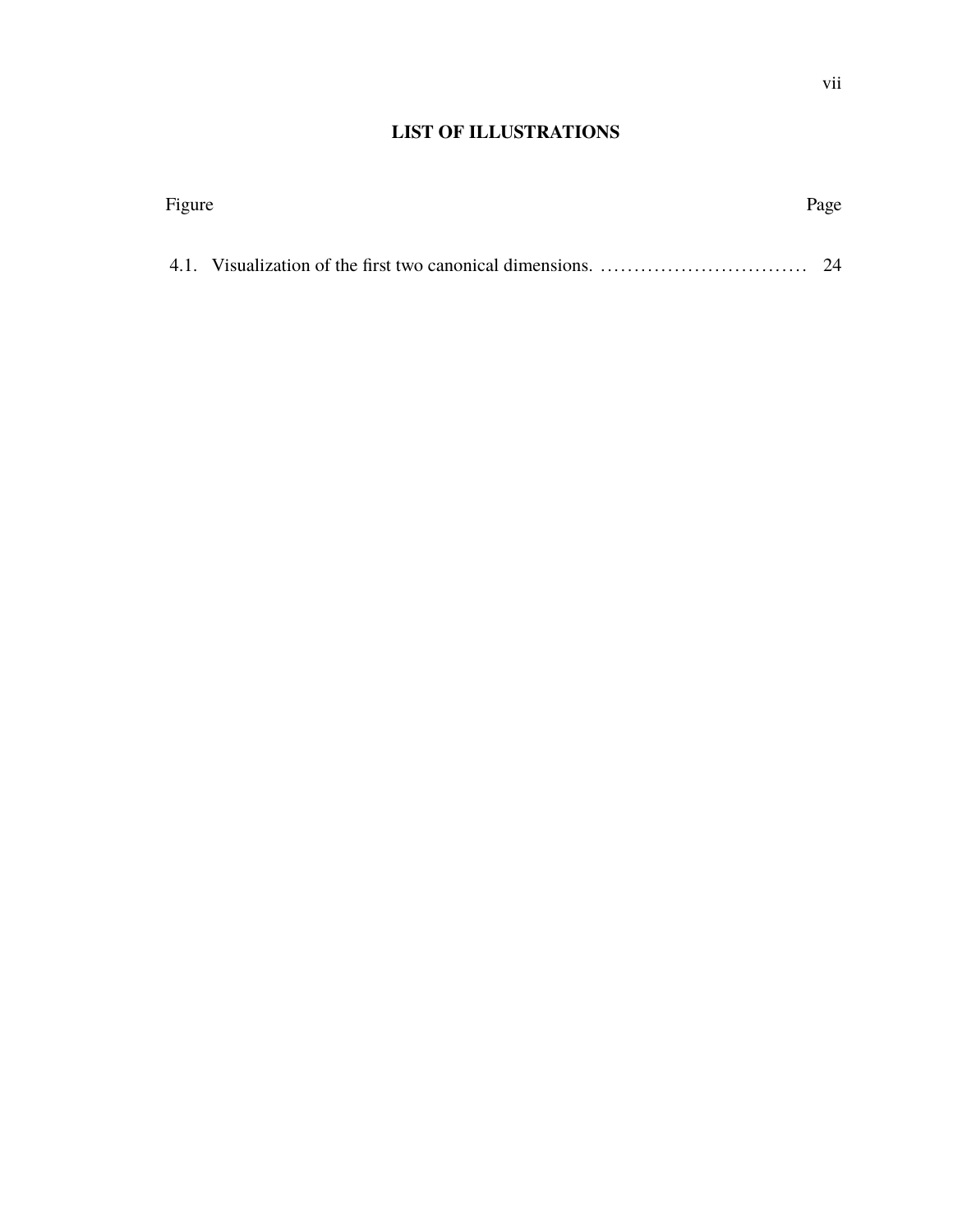# **LIST OF TABLES**

| Table | Page |
|-------|------|
|       |      |
|       |      |
|       |      |
|       |      |
|       |      |
|       |      |
|       |      |
|       |      |
|       |      |
|       |      |
|       |      |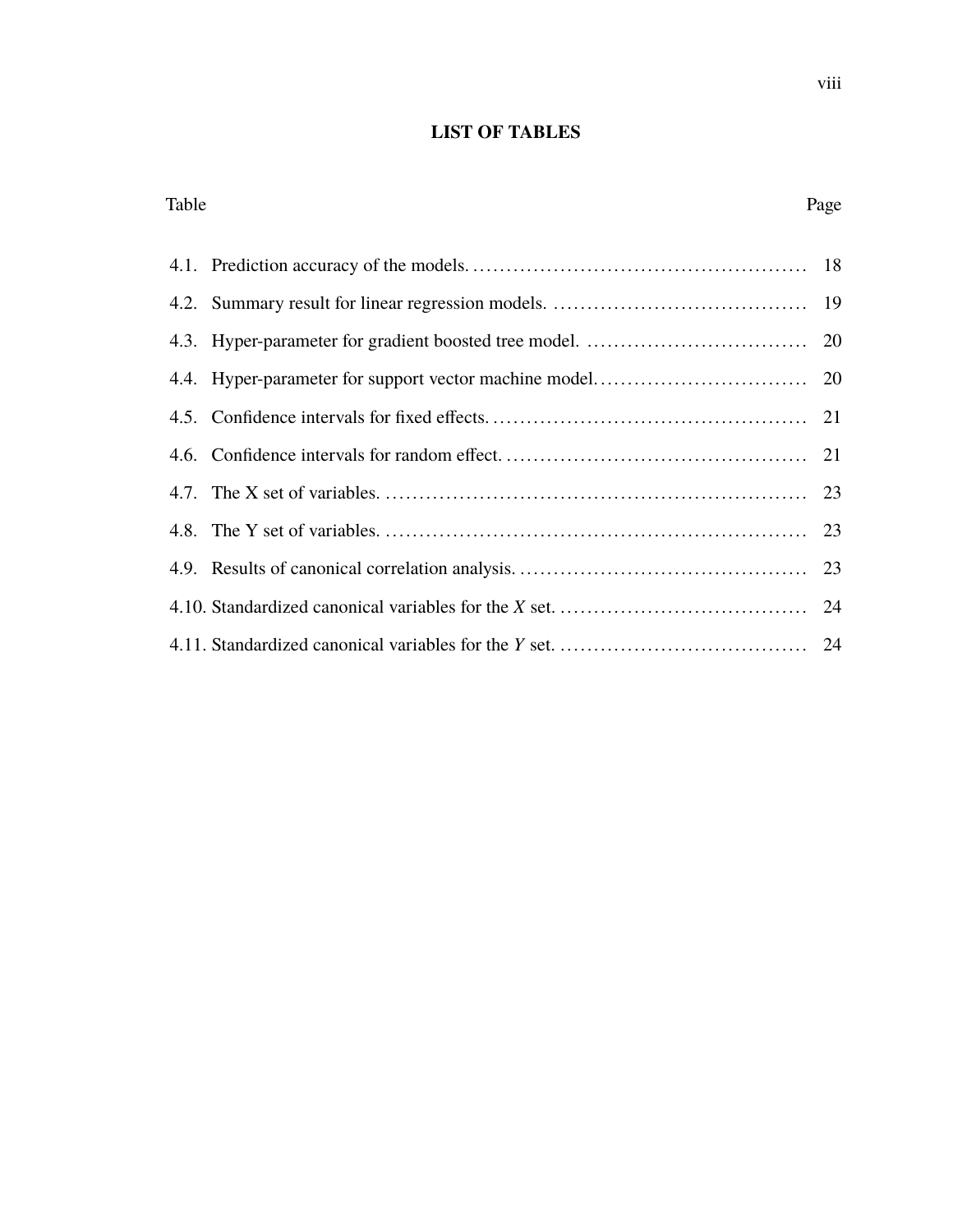# **NOMENCLATURE**

| Symbol         | Description                                     |
|----------------|-------------------------------------------------|
| <b>Acronym</b> |                                                 |
| <b>AIC</b>     | Akaike information criterion                    |
| <b>BART</b>    | <b>Balloon Analogue Risk Task</b>               |
| <b>BIC</b>     | Bayesian information criterion                  |
| <b>DSST</b>    | Digit Symbol Substitution Test                  |
| <b>ERT</b>     | <b>Emotion Recognition Task</b>                 |
| <b>ESS</b>     | The Epworth Sleepiness Scale                    |
| <b>LASSO</b>   | Least absolute shrinkage and selection operator |
| <b>MCAR</b>    | Missing completely at random                    |
| <b>MNAR</b>    | Missing not at random                           |
| <b>OLS</b>     | Ordinary least squares                          |
| <b>PVT</b>     | Psycho-motor Vigilance Task                     |
| <b>RMSE</b>    | Root mean squared error                         |
| <b>SVM</b>     | Support vector machine                          |
| <b>SVR</b>     | Support vector regression                       |
| VIF            | Variance Inflate Factor                         |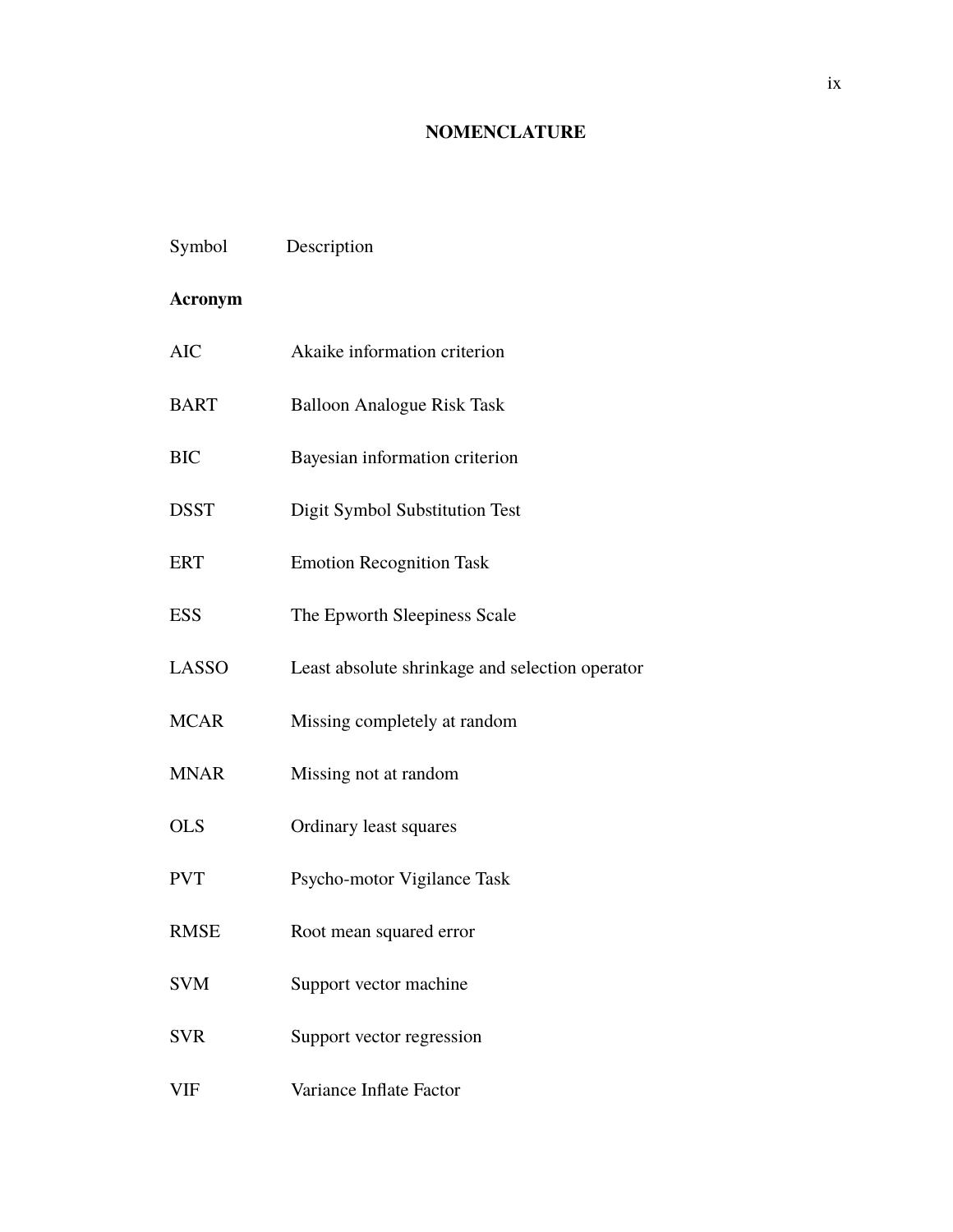#### **1. INTRODUCTION**

In modern society, with a lot of stress and responsibilities, loss of sleep is a common problem among many individuals. Most adults admit that they have faced sleep loss at least once in their life. Sleep deprivation is when a person has less sleep than they need to be able to feel fully awake and alert. The amount of sleep a person needs to have is, of course, subjective and it varies significantly between people. Some people seem to suffer less to the effects of lack of sleep, while others, like children and young adults, are more vulnerable. Although occasional sleeplessness generally has mild effects, it is well-established that long term sleep loss leads to subjective feelings of increased fatigue and decreased motivation and alertness (Browne *et al.*, 1999). Chronic or ongoing insomnia can lead to emotional changes, degradation of mental health, weight gain, and poor job or academic performance.

Long term sleep loss sharply decreases human alertness and ability to maintain attention. Lack of sleep, not surprisingly, leads to an increase in the risk of vehicle and machinery-related accidents (Pérez-Chada *et al.*, 2005), as well as increases in on-the-job errors in many occupations, from train operators to pilots and medical professionals who are required to work long shifts with little opportunity for rest. When the body doesn't receive sufficient amount of quality sleep, it does not release the hormones necessary to regulate growth and appetite. Instead, it forms an overabundance of stress chemicals like cortisol (Bassett *et al.*, 2015).

Quantifying effects of sleep deprivation, both short term and long term, becomes an important task as it is the first step to understanding sleep deprivation and developing effective interventions. This project aims to study the effects of sleep deprivation and other cognitive behavior on human attention. Over decades, the metric that has been used primarily in the study of vigilant attention with the presence of sleep deprivation is the psychomotor vigilance test (PVT). This simple but extremely informative measure has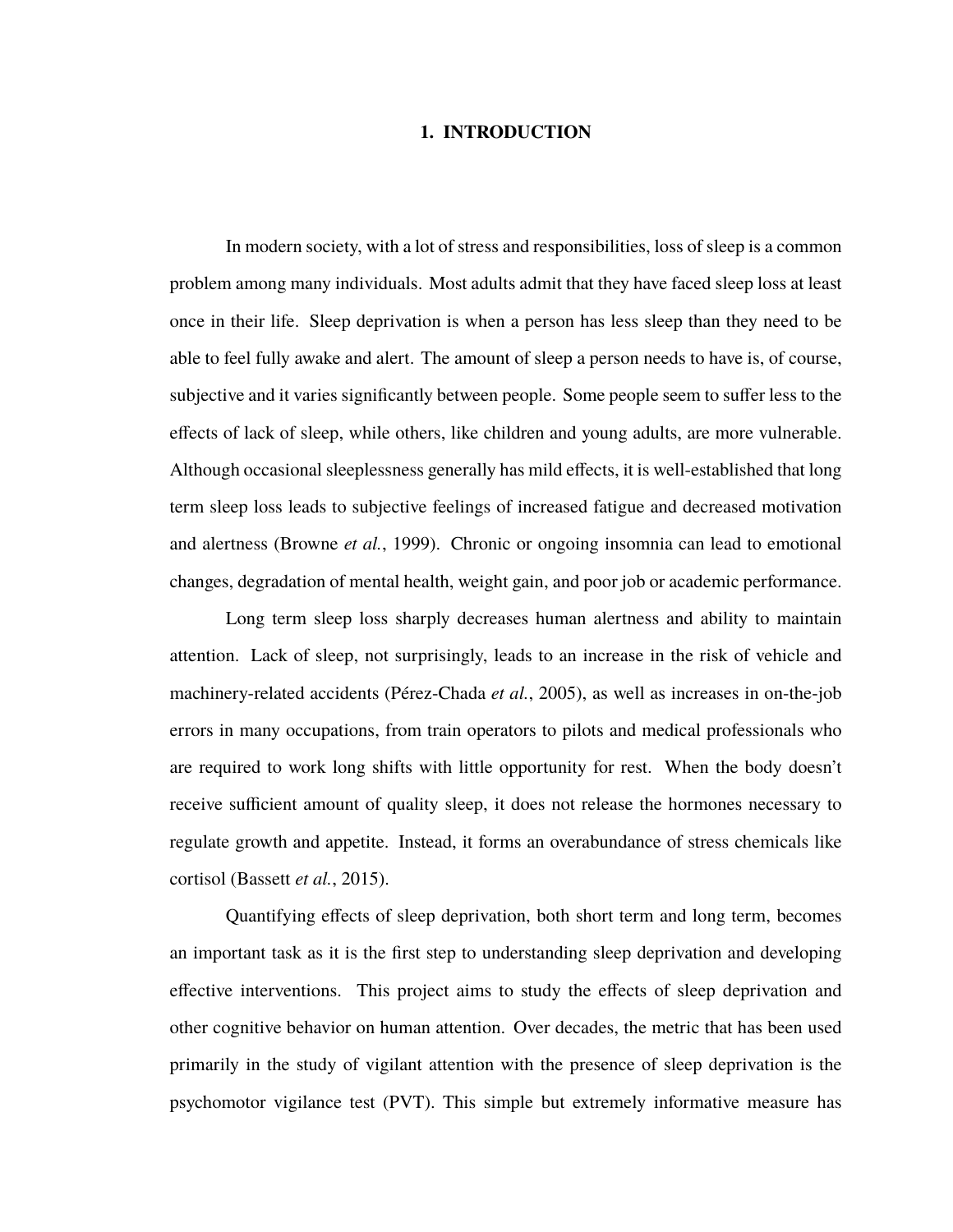been utilized as a numeric marker of the deficit in attention in subjects (Lee *et al.*, 2010), (Thomann *et al.*, 2010). Its high sensitivity to sleep deprivation combined with its reliability and well studied characteristics (Basner and Rubinstein, 2012) are reasons why we use it to measure vigilant attention of subjects in this project. The first goal of this project is to find out if we can predict vigilant attention of a subject with reasonable accuracy. The second goal is to figure out what factors affect vigilant attention of a subject, and the last goal is to study the effect of sleep deprivation on other cognitive functions.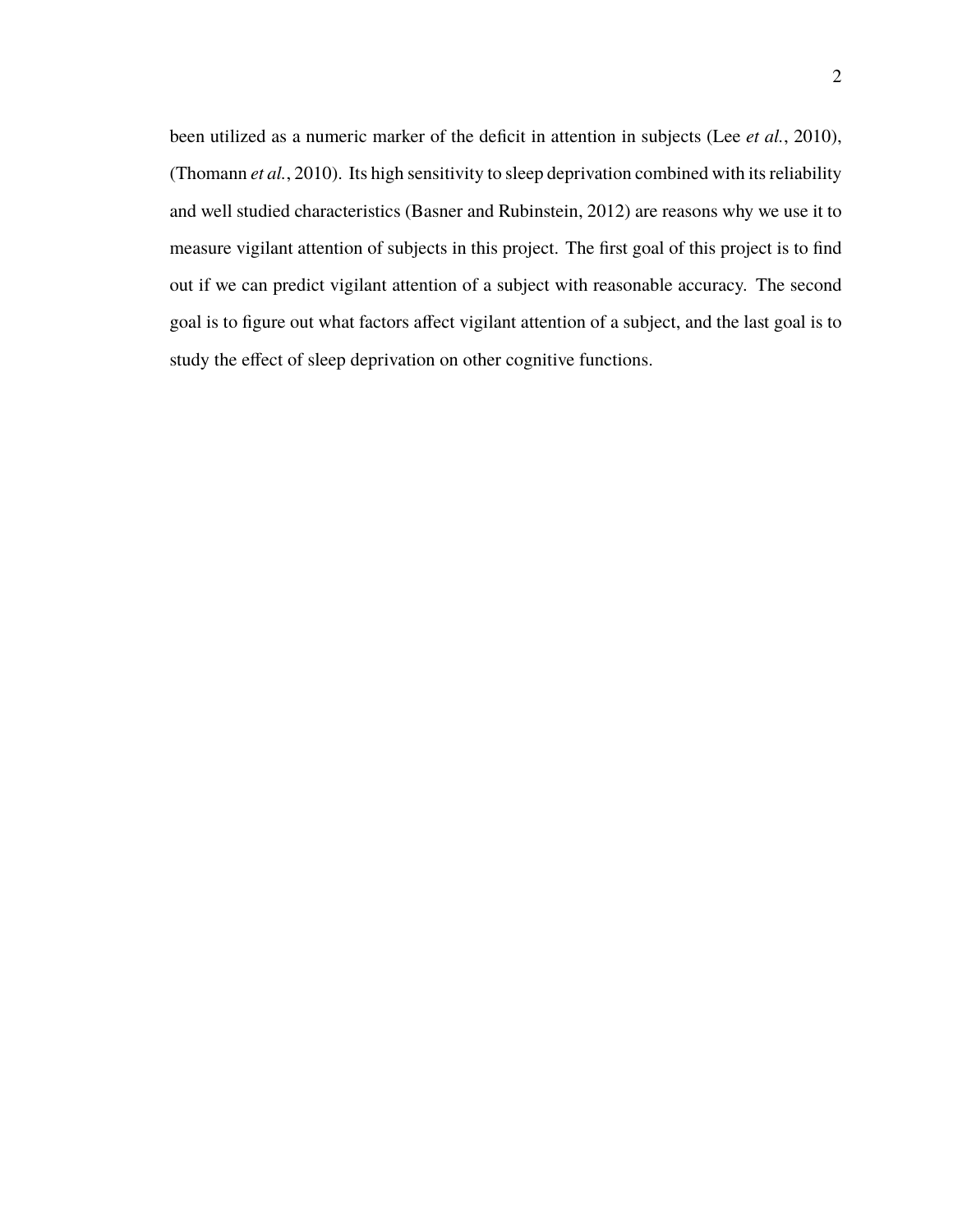#### **2. DESCRIPTION OF THE DATA SET**

In this section, we briefly go through descriptions of of the data set and predictors utilized in the predictive models. The data set consists of many variables, and each observation is a result of several cognitive tests of an individual at a given time. Each individual is tested on several occasions over time yielding many observations per test subject.

The experiment was conducted by Dr. Thimgan and his collaborators. The test subjects are Missouri University of Science and Technology students, who volunteered for this study. Two sessions were conducted per week for 15 weeks straight (1 semester), with one in the morning and one in the afternoon. Hence potentially each participant would have thirty observations. During sessions each participants had to go through multiple tests to measure their cognitive performance. In the following sections we will discuss cognitive performance tests that were used in the experiment.

### **2.1. PSYCHO-MOTOR VIGILANCE TASK**

The Psycho-motor Vigilance Task (PVT) (Drummond *et al.*, 2005) is a test designed to evaluate our ability of sustained-attention. It measures the speed we respond to a specific stimulus. The tested subjects have to press a button as soon as the light appears, the light turns on randomly every few seconds for 5-10 minutes. The goal of this task is not to evaluate the subject's reaction time but to see how many times the button is not pressed when the light is on so we can measure sustained attention; this gives a numerical metric of how sleepy the subject is by counting the number of lapses in attention of the tested subject.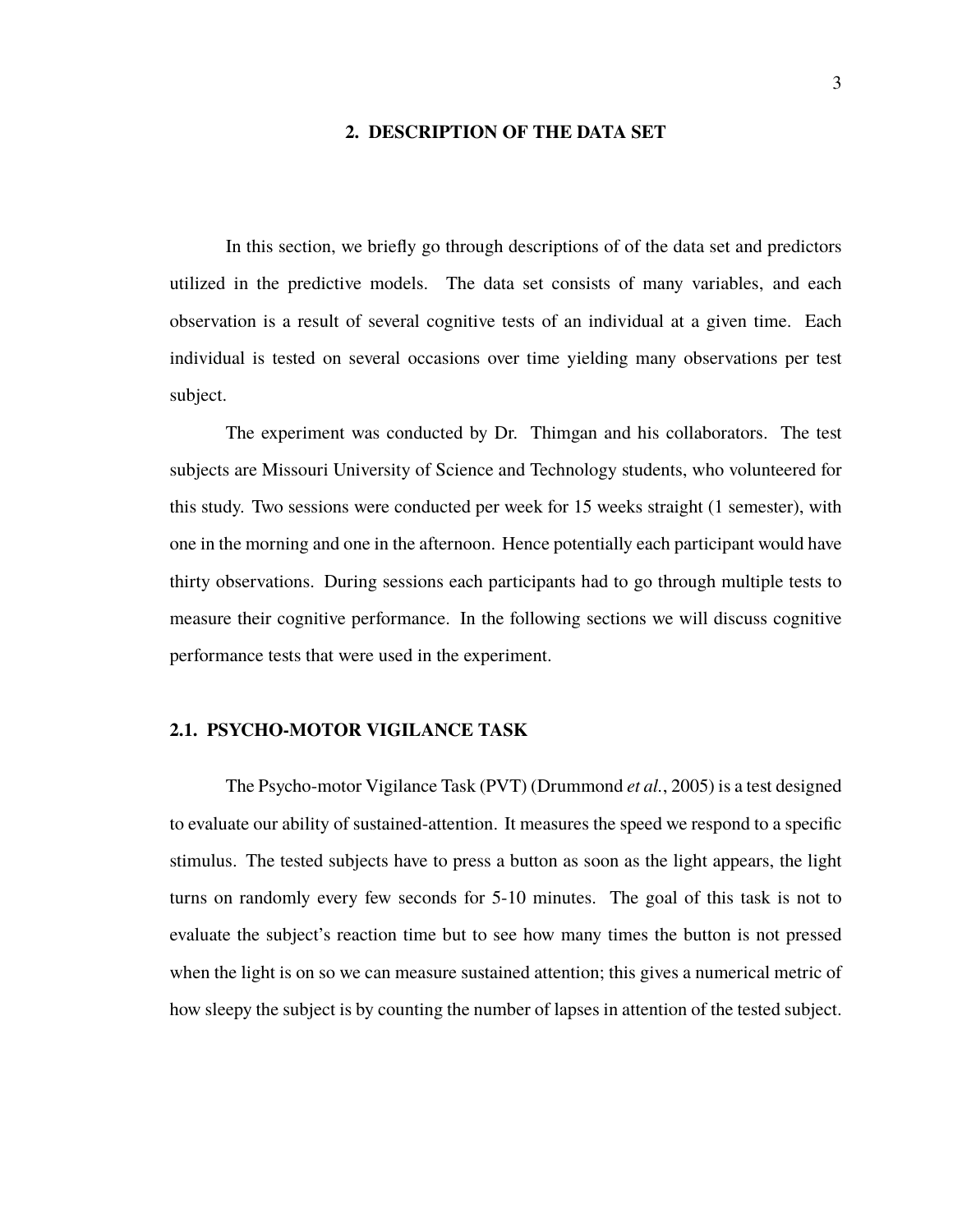#### **2.2. EPWORTH SLEEPINESS SCALE**

The Epworth Sleepiness Scale (or ESS) (Johns, 1991) asks the subject to rate on a 4-point scale their chances of falling asleep while doing eight widely different activities. The activities included are:

- Sitting and reading
- Watching TV
- Sitting inactive in a public place, such as a meeting or theatre
- Riding as a passenger in a car for an hour without a break
- Lying down to rest in the afternoon when circumstances permit
- Sitting and talking to someone
- Sitting quietly after a lunch without alcohol
- Sitting in a car stopped for a few minutes in traffic.

These activities vary in their somnificity, which describes how different postures and activities impact your readiness to fall asleep. Each of the activities listed has an assigned score from 0 to 3 that indicates how likely a person is to fall asleep during the activity:

- $\bullet$  0 = Would never doze
- $\bullet$  1 = Slight chance of dozing
- $2 =$ Moderate chance of dozing
- $\bullet$  3 = High chance of dozing.

The total score can range from 0 to 24, which is the sum of all individual ESS scores for each activity. A higher score is associated with increased sleepiness.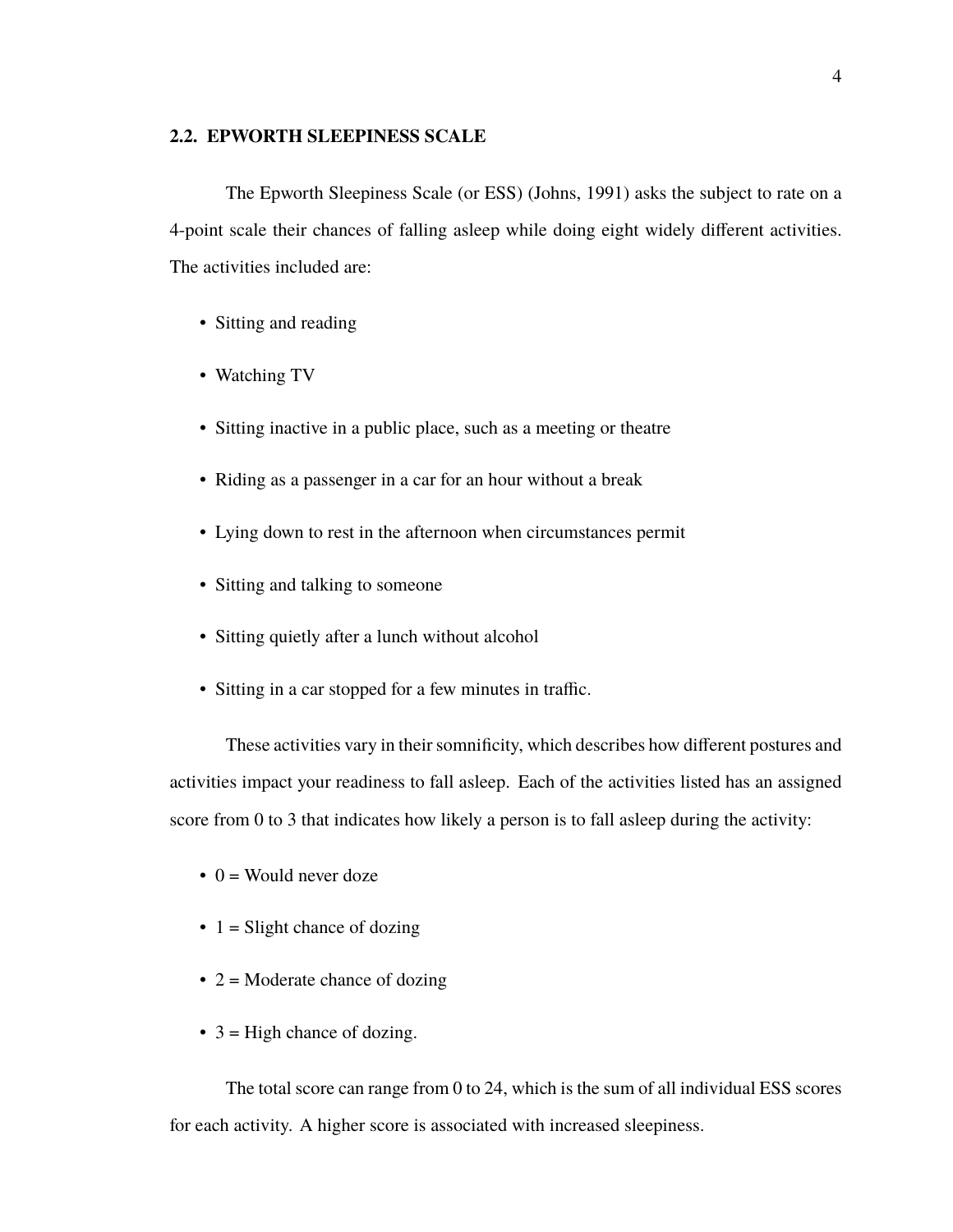#### **2.3. DIGIT SYMBOL SUBSTITUTION TEST**

Digit Symbol Substitution Test (DSST) (Jaeger, 2018) is an assessment used to survey psychological functioning. It was at first a piece of the Wechsler Adult Intelligence Test (WAIS), a notable test that quantifies a person's (IQ) (Lafont *et al.*, 2010).

Digit Symbol Substitution Test includes a key comprising of the numbers 1-9, each combined with an exceptional, simple to-draw image, for example, a "V", "+" or ">". Beneath the key are a progression of the numbers 1-9 in irregular order and rehashed a few times. The test taker is then permitted 90 or 120 seconds (contingent upon the test form) to fill in the comparing image for each number. This task requires the person to outwardly examine the appropriate response key given at any moment of the test and afterward compose the right image by each number.

Digit Symbol Substitution Test assesses preparing speed, working memory, visuospatial handling, and attention. Specifically, this test, by all accounts, is sensitive to deviations in individuals' perception from the normal. In contrast, other tests may be not able to separate between people with ordinary comprehension and those with a gentle psychological disability.

#### **2.4. BALLOON ANALOGUE RISK TASK**

The Balloon Analogue Risk Task (BART) is a task designed to assess risk-taking behavior. In this task, the subject is shown a balloon which the subject can pump. Each pump comes with two options:

First option: Pump the balloon up, each pump causing the balloon to inflate and money to be added, until a threshold at which the balloon explodes. If the balloon explodes, the subject will lose all the money.

Second option: Stop pumping and cash-out, the subject can collect the money earned for that trail.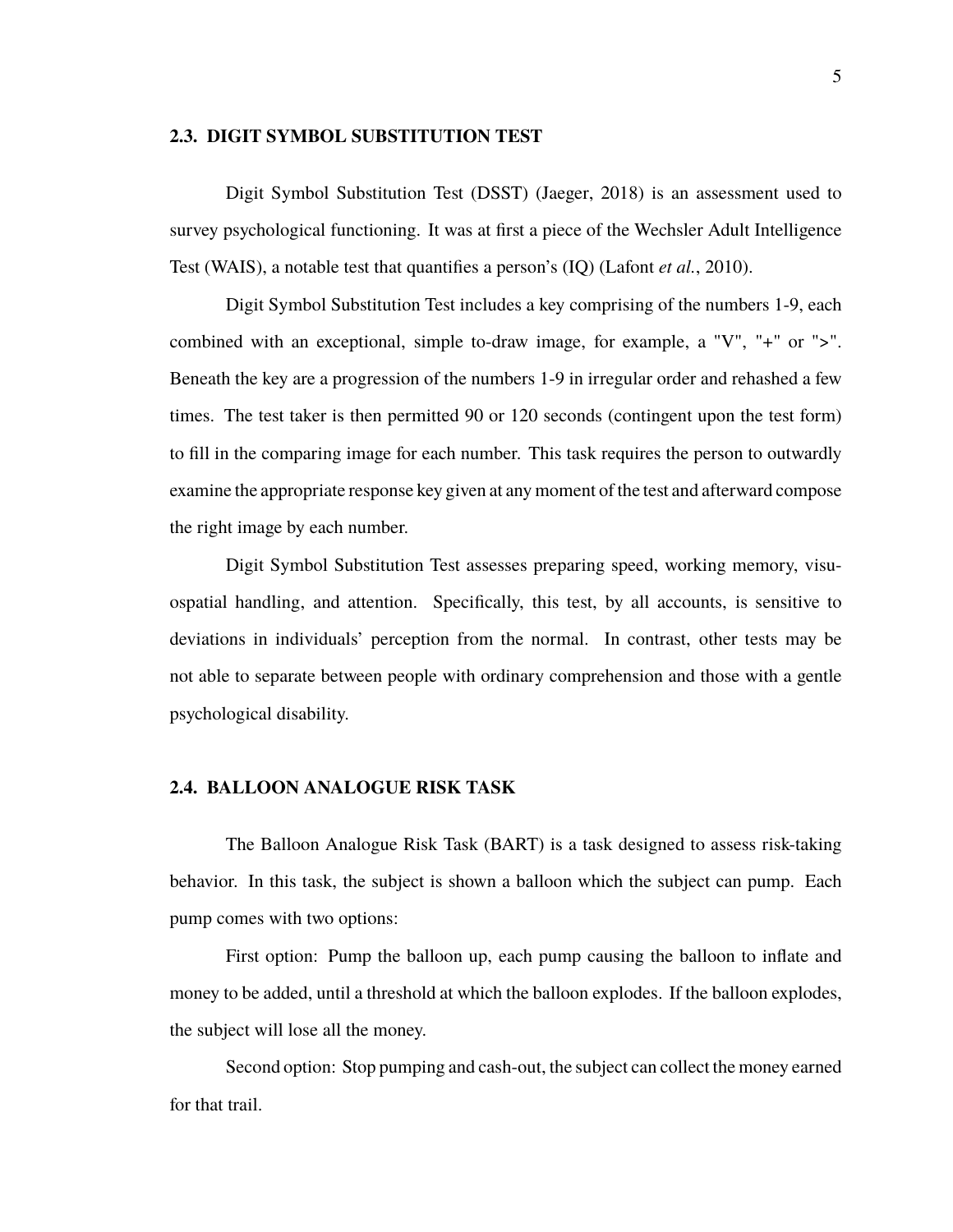Thus, each pump comes with a risk, but also a potential reward. Participants do not know the threshold in which the balloon explodes. The absence of this information allows for testing both participants' initial responses to the task and changes in responding as they gain experience with how the game is conducted. Adjusted average number of pumps on unexploded balloons is the score we record, with higher scores mean greater risk-taking tendency.

#### **2.5. N-BACK TASK**

The test shows the subject a sequence of stimuli and then asks the subject to identify whether the current stimulus matches the one from N steps earlier in the sequence. The load factor N can be changed to adjust the difficulty of the test. In this test, there is only one item that appears in different positions during each turn.

The n-back test catches the dynamic piece of working memory (Borkowska *et al.*, 2009). At the point when N rises to at least 2, it isn't sufficient to remember the portrayal of the latest item. The working memory support likewise should be refreshed consistently to monitor with what the present item must be contrasted against. To complete the assignment, the subject needs to both keep up and control data in working memory.

#### **2.6. EMOTION RECOGNITION TASK**

Emotion Recognition Task (Montagne *et al.*, 2007) measures the capacity to recognize six fundamental facial feelings along a continuum of expression magnitude.

Computer-transformed pictures obtained from the exaggerated facial features of real people, each indicating a particular feeling, are shown on the screen, one at a time. Each face is shown for 200ms and quickly concealed afterward to prevent residual processing of the image. The subject must choose which feeling the face showed from 6 choices (bitterness, satisfaction, dread, outrage, appall, or shock).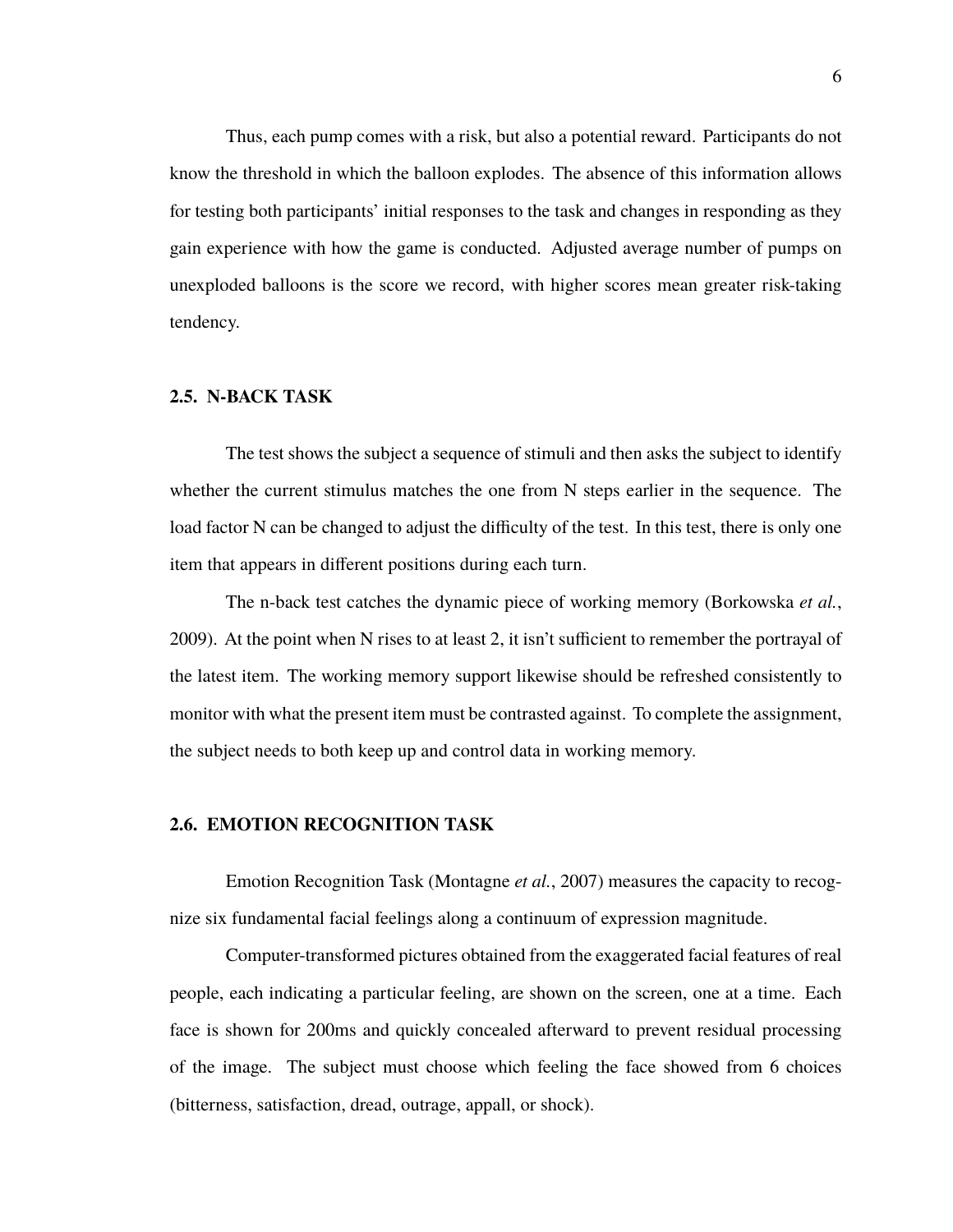#### **3. STATISTICAL ANALYSES**

Biological data require special considerations when conducing statistical analyses because of the high variability that is present in such data. In the study that generated the data analyzed in this investigation, subjects answered many survey questions, resulting in a large number of variables. In addition, the time, resource and other limitations limited the number of observations made during the study. If we build a prediction model without performing feature selection or dimension reduction, our models will suffer from the "curse of dimensionality" and our out of sample prediction would not be accurate.

In this project, we had to deal with two types of missing data. Subjects of the study were not compulsorily required to participate in every session, hence resulted in missing data. We assume that this type of missing data is missing completely at random (MCAR). We handled this kind of missing data by dropping the entire row that has missing data, or if one variable has so many missing values, we will drop that variable. The second type of missing data we had to deal with is missing not at random, also as known as non-ignorable missing data (or MNAR). MNAR is usually a hard problem to solve, and how we dealt with it is discussed in detail in this section.

#### **3.1. MODELLING METHODS**

In this section, we discuss statistical models that we investigated as potential prediction models. Both parametric and non-parametric models were employed to achieve this goal.

**3.1.1. Linear Model.** The first model we considered is the linear regression model to describe the data. Given a sample of *N* observations  $i = 1,..., N$ . Every observation *i* follows the equation of the linear regression model (Rosenfeld, 2016):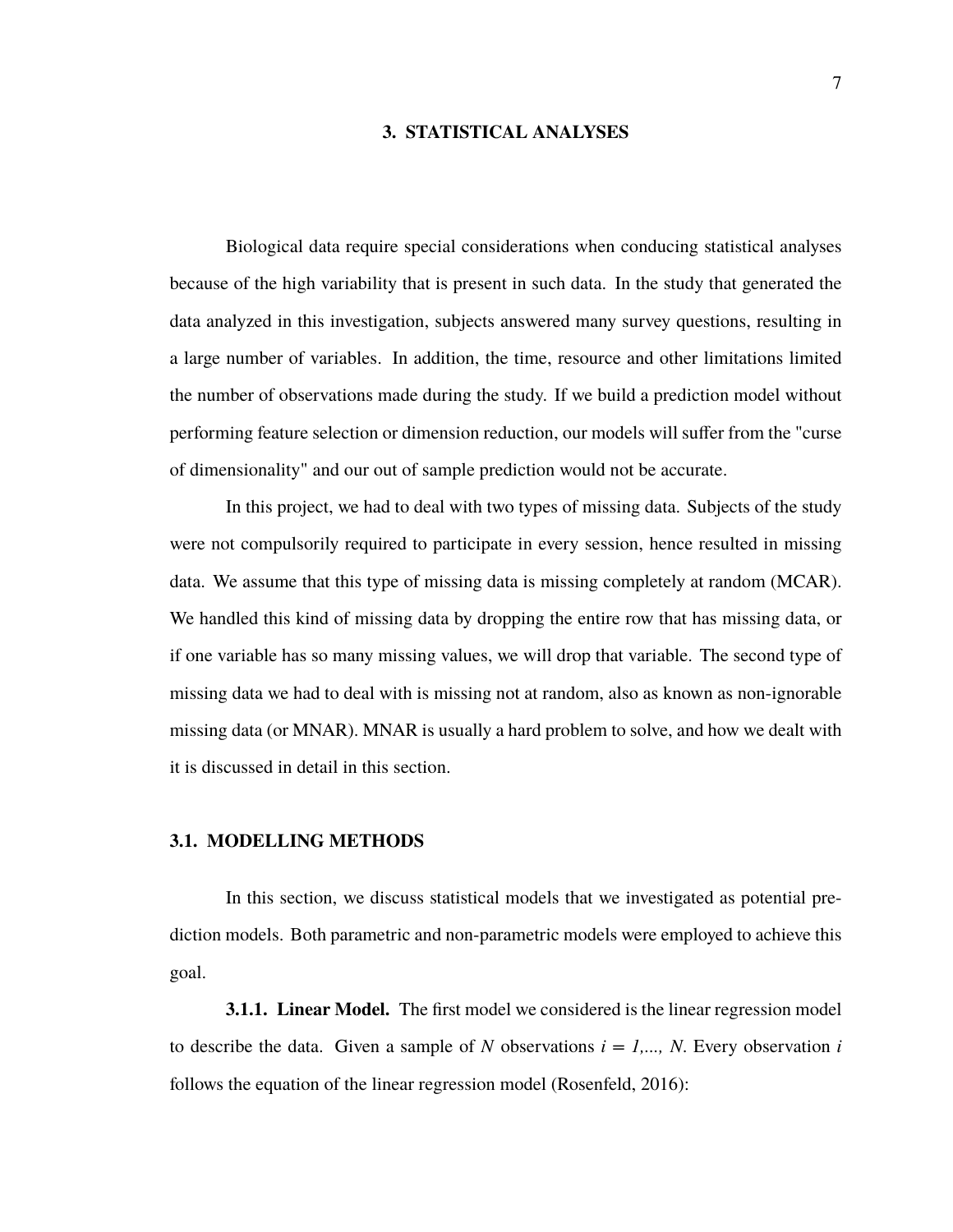$$
y_i = x_i' \beta + \epsilon_i. \tag{3.1}
$$

where  $i = 1,..., N$  and  $\beta$  is a  $(K + 1)$ -dimensional column vector of parameters,  $x_i$  is a  $(K+1)$ -dimensional row vector, and  $\epsilon_i$  is the error or residual. Equation (3,1) can also be expressed in matrix notation:

$$
Y = X\beta + \epsilon_i, \tag{3.2}
$$

or as

$$
\begin{bmatrix} y_1 \\ y_2 \\ y_3 \\ \vdots \\ y_N \end{bmatrix} = \begin{bmatrix} 1 & x_{11} & \dots & x_{1K} \\ 1 & x_{21} & \dots & x_{2K} \\ x_{31} & \dots & x_{3K} \\ \vdots & & & \\ 1 & x_{N1} & \dots & x_{NK} \end{bmatrix} \begin{bmatrix} \beta_0 \\ \beta_1 \\ \beta_2 \\ \vdots \\ \beta_K \end{bmatrix} + \begin{bmatrix} \epsilon_1 \\ \epsilon_2 \\ \epsilon_3 \\ \vdots \\ \epsilon_N \end{bmatrix},
$$
(3.3)

given observed values  $y_1$ ,  $y_2$ ,  $y_3$ ,..., $y_N$  and features  $x_{ij}$  for  $i = 1,...,N$  and  $j = 1,...,K$ . Ordinary least squares (OLS) minimizes the squared distances between the observed y and the predicted y:

$$
S(\beta) = \sum_{i=1}^{N} (y_i - x'_i \beta)^2 = (Y - X\beta)'(Y - X\beta),
$$
 (3.4)

and the OLS estimator of  $\beta$  would be:

$$
\hat{\beta} = (X'X)^{-1}X'Y.
$$
\n(3.5)

Now we discuss the assumptions made when carrying out OLS linear regression model. The OLS linear regression model consists of a set of assumptions. Those assumptions are (Diego, 2011):

1. Full rank of the *X* matrix: Full rank means that there is no exact linear relationship between independent variables.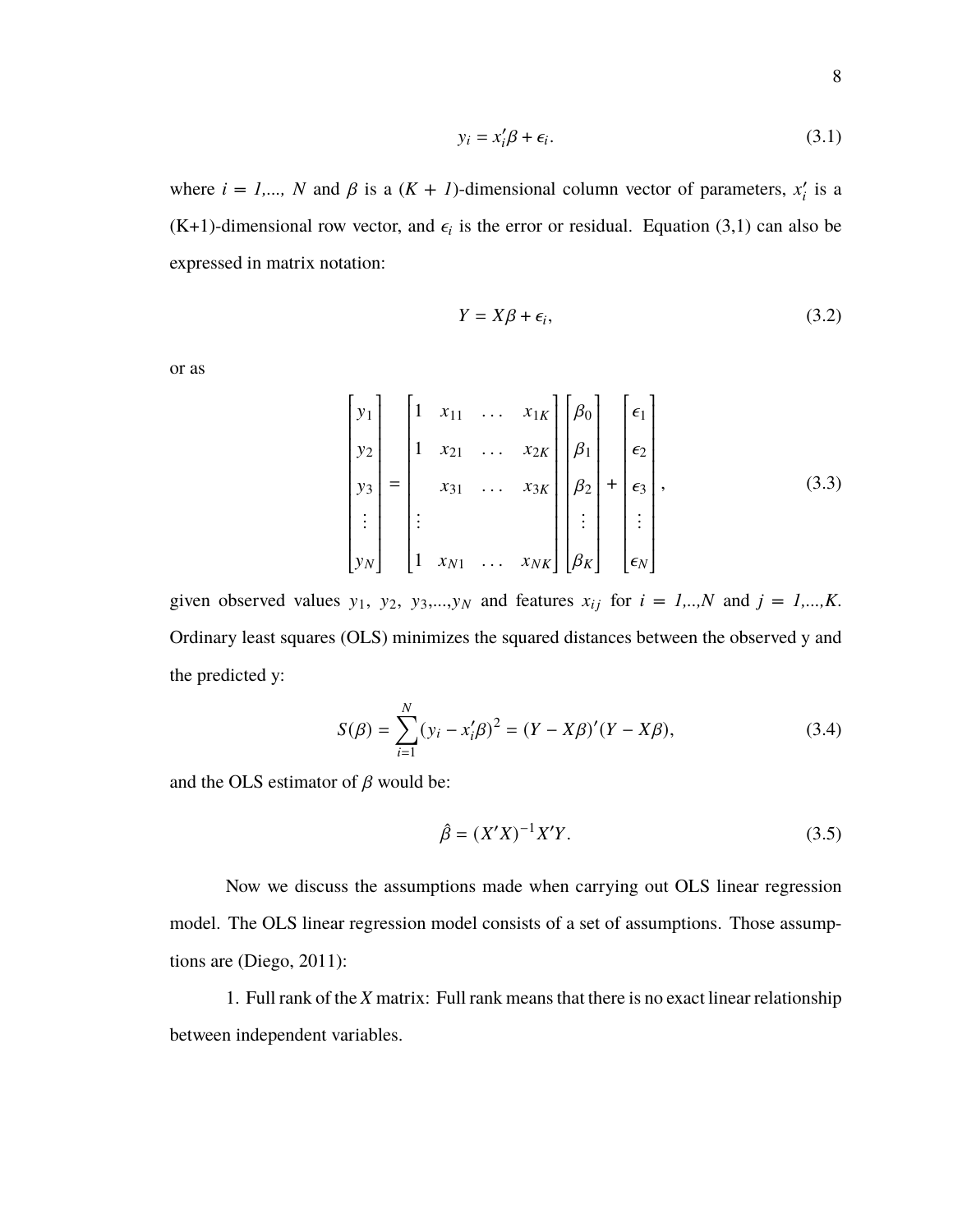2. Exogeneity of the independent variables: This means each of the disturbance terms (which are also called residuals) is assumed to have zero expected values conditioned on the *X* values.:

$$
E\left[\epsilon|X\right] = 0.\tag{3.6}
$$

3. Homoscedasticity: This refers to the variance of the residuals, That is the residuals should have finite and constant variance:

$$
Var[\epsilon|X] = \sigma^2. \tag{3.7}
$$

4. Normally distributed residuals: This assumption, combine with assumption 3 and 4 can be expressed as the following:

$$
\epsilon |X \sim N[0, \sigma^2]. \tag{3.8}
$$

We fit the OLS regression model using function lm() in R. We used studentised error and adjusted  $R^2$  to check the fit of the model. If the model is a good fit, the residuals should behave like a random sample from a normal distribution with mean zero and variance  $\sigma^2$ without showing systematics patterns in the residual plots.

**3.1.2. Linear Mixed Model.** When we deal with repeated measures from several units (like the data we are dealing with), the fixed effects linear model is generally not enough to model the relationship between predictors and response variables, This is when the linear mixed model becomes useful.

Generally, in the linear model, the distributional assumption about the error term is too restrictive. The mixed model (SAS documents, 1999) extend this by allowing both correlation and heterogeneous variances of the covariance matrix of the error term, while still assuming normality. The mixed model is written as:

$$
y = X\beta + Z\gamma + \epsilon. \tag{3.9}
$$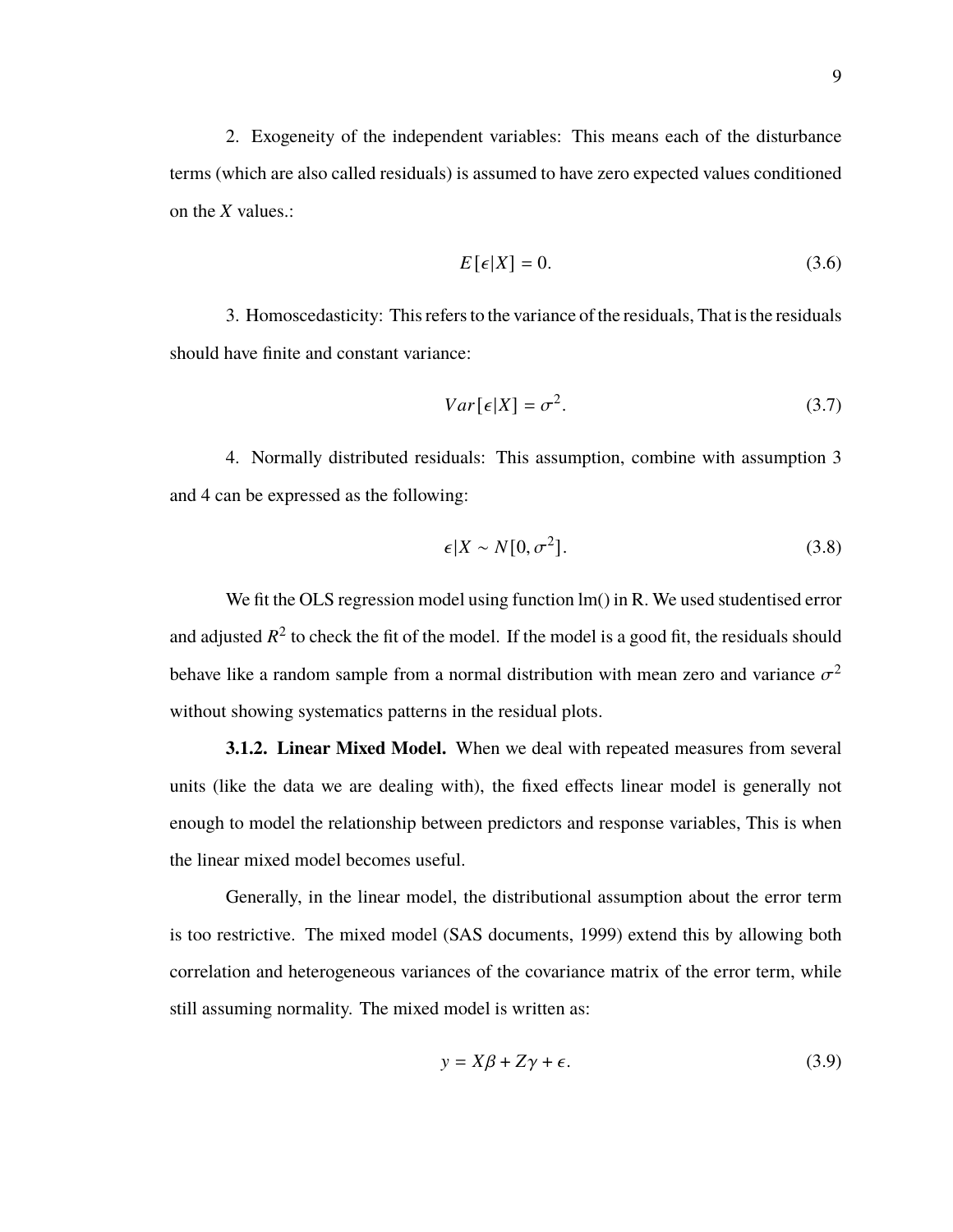We can clearly see that it is nearly the same as that of linear model. However, there is one new term, that is random-effects parameter  $\gamma$  and the matrix Z. The matrix Z can contain either continuous or dummy variables. We call this "mixed model" because it contains both fixed-effects  $\beta$  and random-effects  $\gamma$ . The assumption of  $\gamma$  and  $\epsilon$  is that:

$$
E\begin{bmatrix} \gamma \\ \epsilon \end{bmatrix} = \begin{bmatrix} 0 \\ 0 \end{bmatrix},\tag{3.10}
$$

$$
Var\begin{bmatrix} \gamma \\ \epsilon \end{bmatrix} = \begin{bmatrix} G & 0 \\ 0 & R \end{bmatrix}.
$$
 (3.11)

The variance of y is  $V = ZGZ' + R$ . Now we discuss the estimation of G and R. In a mixed model, we can no longer use the least-squares method. Instead, we use Generalized least squares (GLS), minimizing the following function:

$$
(y - X\beta)'V^{-1}(y - X\beta).
$$
 (3.12)

We need *G* and *R* to model *V* and we need *V* to minimize or loss function to find *G* and *R*. One approach is to insert a reasonable estimate for *V* into the loss function, from which we find a reasonable estimate of *G* and *R*. One way to estimate *G* and *R* when we have the estimate of *V* is using maximum likelihood, the corresponding log-likelihood function is as follows:

$$
l(G,R) = \frac{-1}{2}log|V| - \frac{1}{2}r'V^{-1}r - \frac{n}{2}log(2\pi),
$$
\n(3.13)

where  $r = y - X(X'V^{-1}X)^{-1}X'V^{-1}$  and p is the rank of X. When we have the estimate of *G* and *R*, we can estimate the  $\hat{\beta}$  and  $\hat{\gamma}$  as

$$
\hat{\beta} = (X'\hat{V}^{-1}X)^{-1}X'\hat{V}^{-1}y,
$$
\n(3.14)

$$
\hat{\gamma} = \hat{G}Z'\hat{V}^{-1}(y - X\hat{\beta}).\tag{3.15}
$$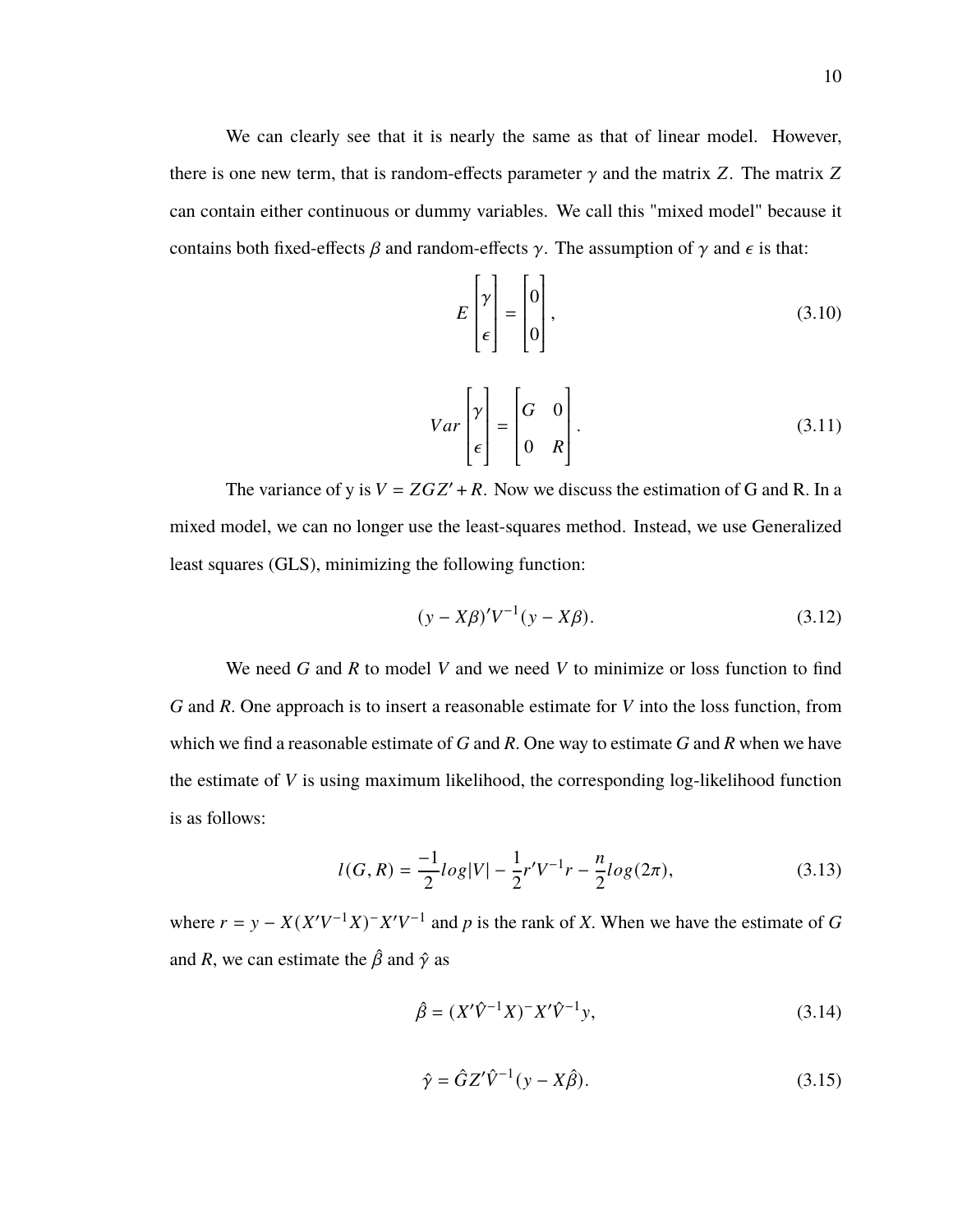**3.1.3. Canonical Correlation Analysis.** One goal of the project is to study the effect of sleep deprivation on the cognitive performance of the subject. Statistically speaking, this is the problem of studying the correlation between two sets of variables, with the first set containing information about subjects sleeping characteristics and the second set containing information about subjects cognitive performance. One way to address the problem is to use canonical correlation analysis; which is a multivariate statistical method to explore the relationship between two sets of variables. Complex multivariate structures of the data are better studied when we can compress it into low-dimensional projections. Canonical correlation analysis aims to find dimensions that maximize the correlation between the two data sets. This method allows us to describe the relationships with a lower number of dimensions while preserving the main facets of the relationships. In a way, the goal of canonical correlation is very similar to principal component analysis. We discuss the theory of canonical correlation analysis as follows (Fang, 2017). First, we define two sets of variable X and Y:

$$
X = \begin{bmatrix} X_1 \\ X_2 \\ \vdots \\ X_p \end{bmatrix},
$$
 (3.16)

and

$$
Y = \begin{bmatrix} Y_1 \\ Y_2 \\ \vdots \\ Y_q \end{bmatrix} .
$$
 (3.17)

Without loss of generality we assume that  $p \leq q$ . Similar to principal components analysis, we look at linear combinations of the variables. We define a set of linear combinations labeled *U* and *V*. *U* corresponds to the linear combinations from the first set of

Ĩ

Ī

Ĩ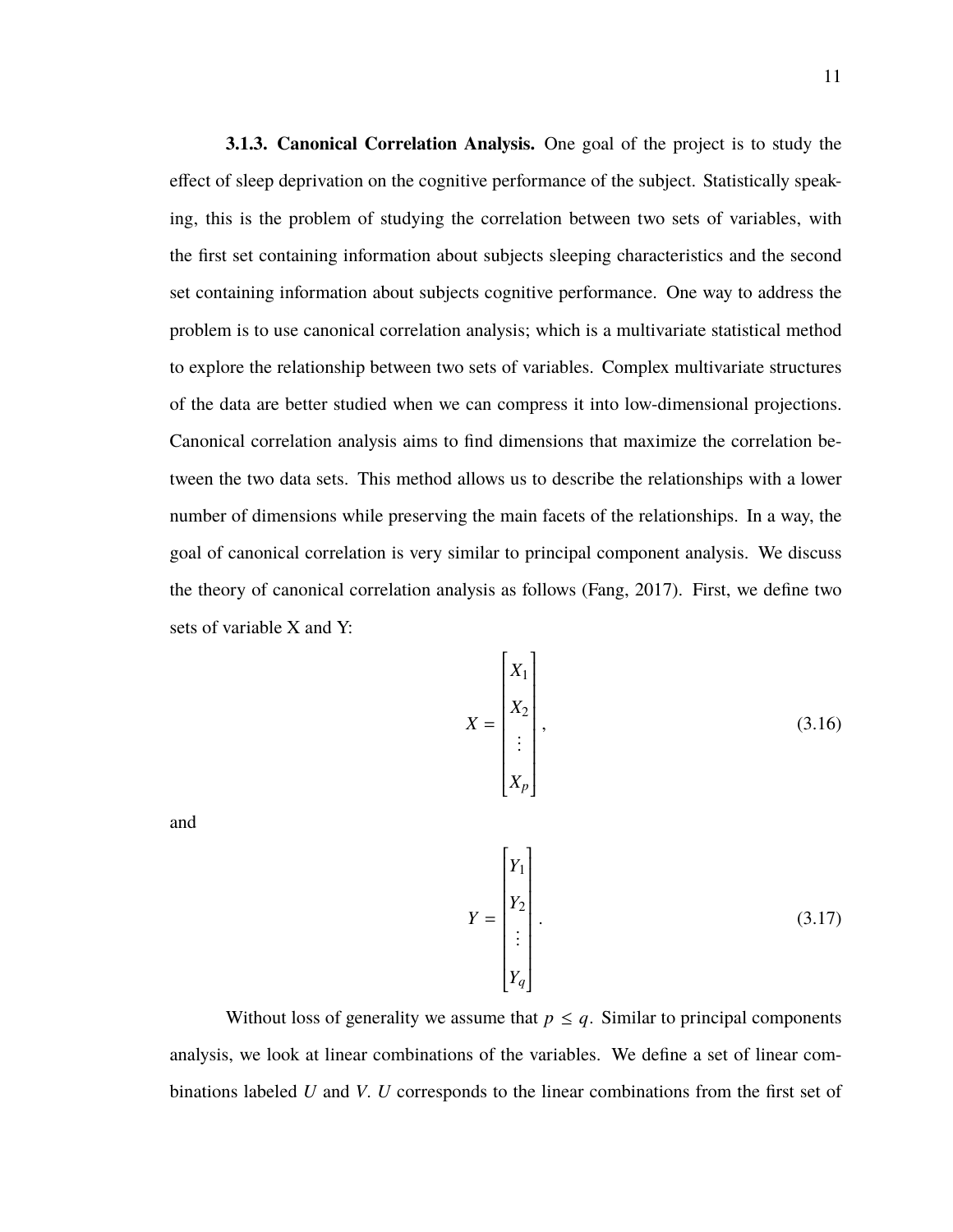variables, *X*, and *V* corresponds to the second set of variables, *Y*. Each member of *U* is paired with a member of *V*. For example,  $U_1$  below is a linear combination of the  $p X$ variables and  $V_1$  is the corresponding linear combination of the *q Y* variables. Similarly,  $U_2$ is a linear combination of the p X variables, and  $V_2$  is the corresponding linear combination of the  $qY$  variables. We can repeat this process up to the set  $U_p$  and  $V_p$ 

Define  $(U_i, V_i)$  as the i-th canonical variate pair.  $(U_1, V_1)$  is the first canonical variate pair,  $(U_2, V_2)$  is the second canonical variate pair, and so on. Note that theses pairs are selected such that the linear combination that define  $U_i$  is independent of the linear combinations that defined  $U_k$ ,  $k = 1, 2, 3, ..., i - 1$ , and a similar independent structure holds for the  $V_i$ . With  $p \leq q$  there are p canonical variate pairs. The goal is to find linear combinations that maximize the correlations between the members of each canonical variate pair. The correlation of the  $i^{th}$  canonical variate pair is:

$$
\rho_i = \frac{cov(U_i, V_i)}{\sqrt{Var(U_i)Var(V_i)}}.
$$
\n(3.18)

**3.1.4. Support Vector Regression.** For the non-parametric models, we considered Support Vector Regression (SVR). Some regression problems cannot be correctly described using a linear model. In such a case, SVR with nonlinear kernel (Evgeniou and Pontil, 2011) is a good model to consider. In this project we use svm() function in R with the e1071 package. The traditional belief is that SVR algorithm will try to find an optimal hyper-plane to optimize a given criterion, which in the simplest case is the linear hyper-plane. In this case the hypothesis space is a collection of all hyper-planes of the form:

$$
f(x) = \mathbf{w} \cdot \mathbf{x} + b. \tag{3.19}
$$

In the above formulation, SVR algorithm tries to find a hyper-plane in a space that the input data **x** is in. This hyper-plane exists in a feature space which is created by a kernel *K*. This space can be expressed as the set:

$$
S = \{f : ||f||_k^2 < \infty\}.
$$
 (3.20)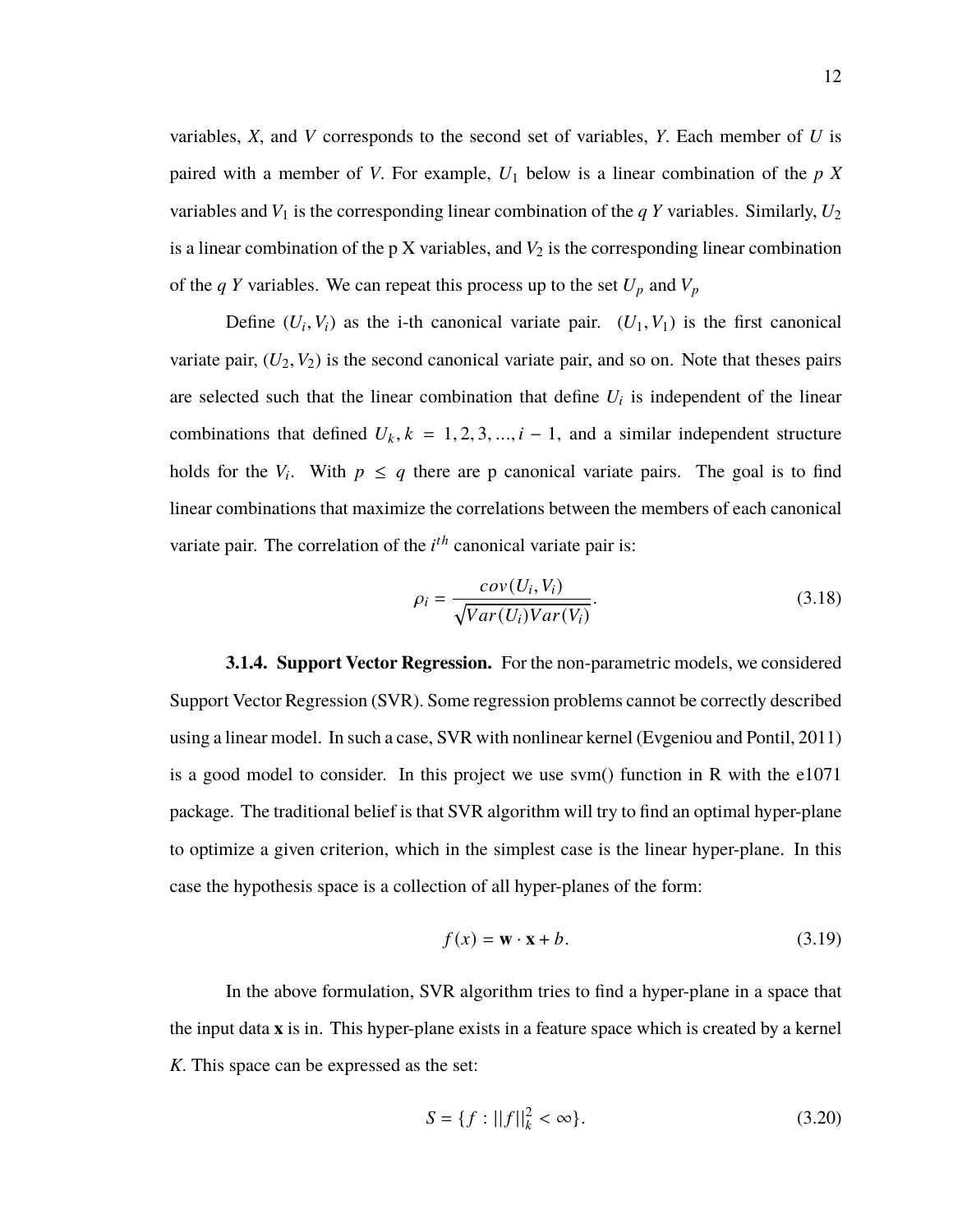where *K* is the kernel that defines Reproducing Kernel Hilbert Space. For the linear case, *K* is the dot product such that  $K(x_1, x_2) = x_1 \cdot x_2$ , the functions considered are (3.10). In non-linear problems (Mathworks, 2013), we replace linear kernel with a non-linear kernel *K* such that  $K(x_1, x_2) = \langle \phi(x_1), \phi(x_2) \rangle$  where  $\phi(x)$  is the transformation that maps features **x** to a high-dimensional space where a linear representation of **x** is possible. The loss function of support vector regression is defined as:

$$
|y - f(\mathbf{x})|_{\epsilon} = \begin{cases} |y - f(\mathbf{x})| - \epsilon & \text{if } |y - f(\mathbf{x})| > \epsilon \\ 0 & \text{otherwise} \end{cases}
$$
 (3.21)

J. where  $\epsilon$  is the tolerable error. Having hyper-plane and loss function defined, support vector regression works by minimizing trade off between error and complexity of hypothesis space. This minimization problem can be written as:

$$
min||f||k2 + C \sum_{i=-1}^{l} |y_i - f(\mathbf{x})|_{\epsilon},
$$
\n(3.22)

where *f* belongs to the set *S*.

**3.1.5. Gradient Boosting Tree.** In reality, linear regression models do not perform well in some situations where highly non-linear or complex relationships exist between the response variable and the independent variables, such as with some biological data. The data also has to meet certain assumptions which are not always satisfied. This leads to inaccuracy in prediction and unreliable model interpretation. In that case, we can use support vector regression model with a nonlinear kernel but this sacrifices interpretability of the model. Gradient boosting tree (GBT) is a good alternative that balances between prediction power and interpret-ability of the model while making little assumption about the data and can handle non-linearity pretty well.

To understand gradient boosting tree, we will first describe the regression trees that forms the basis for the boosted trees (Hastie *et al.*, 2016). Suppose that our data has *p* inputs  $x_1, x_2, x_3, \ldots, x_p$ , one response y, and N observations. Thus, the data can be represented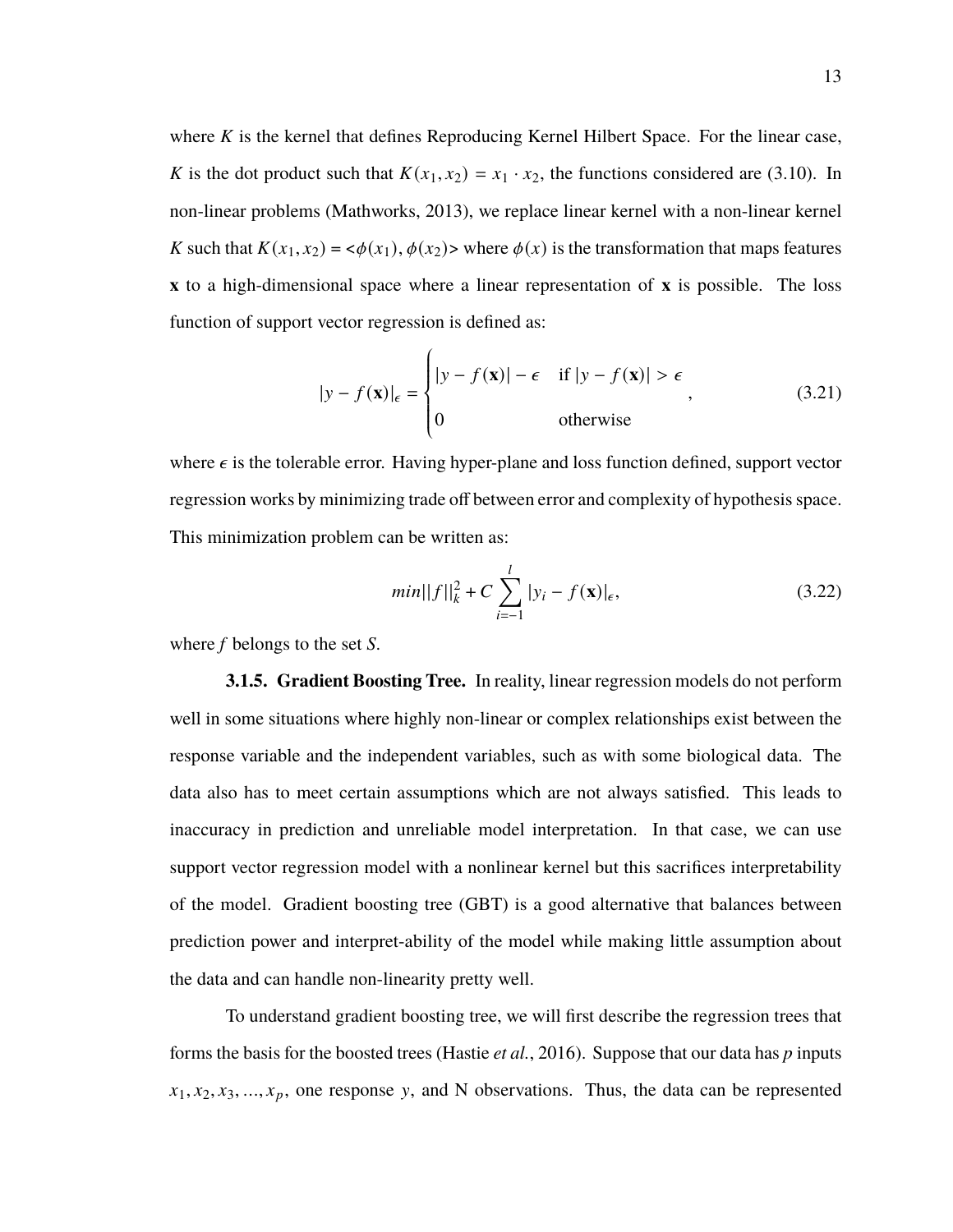as  $(x_i, y_i)$  for  $i = 1, ..., N$  and  $x_i = x_{i1}, x_{i2}, ..., x_{ip}$ . The regression tree model has to automatically find splitting variables and splitting points based on a criterion. Suppose that we have M regions  $R_1, R_2, R_3, \ldots, R_m$  and  $c_m$  is the response in each region and we define:

$$
f(x) = \sum_{m=1}^{M} c_m I(x \in R_m).
$$
 (3.23)

Our criterion is minimizing the sum of square  $\sum (y_i - f(x_i))^2$ . Then in this case the best  $\hat{c}_m$  is the average of  $y_i$  in region  $R_m$ . That is:

$$
\hat{c}_m = ave(y_i|x_i \in R_m),\tag{3.24}
$$

define *j* as splitting variable, *s* as splitting point and  $R_1 R_2$  pairs of half-plane such that:

$$
R_1(j,s) = \{X|X_j \le s\} \text{ and } R_2(j,s) = \{X|X_j \ge s\},\tag{3.25}
$$

we seek to find *j* and *s* that solve:

$$
\min_{j,s} [\min_{c_1} \sum_{x_i \in R_1(j,s)} (y_i - c_1)^2 + \min_{c_2} \sum_{x_i \in R_2(j,s)} (y_i - c_2)^2],
$$
\n(3.26)

for every *j* and *s*, the minimization problem can be solved by:

$$
\hat{c}_1 = ave(y_i|x_i \in R_1(j, s) \text{ and } \hat{c}_2 = ave(y_i|x_i \in R_2(j, s). \tag{3.27}
$$

After we find the best split, we subdivide the data into the two regions and repeat the whole process on each of the two regions, this process is repeated on all of the resulting regions. Then we can fit the gradient boosting tree using algorithm (Hastie *et al.*, 2016) below:

- 1. Initialize  $f_0(x) = argmin_{\gamma}(\sum_{i=1}^{N} L(y_i, \gamma)).$
- 2. item For  $m = 1$  to M:
	- (a) For  $i = 1, 2, \dots, N$  compute:

$$
r_{im} = -\left[\frac{\partial L(y_i, f(x_i))}{\partial f(x_i)}\right]_{f=f_m-1}.\tag{3.28}
$$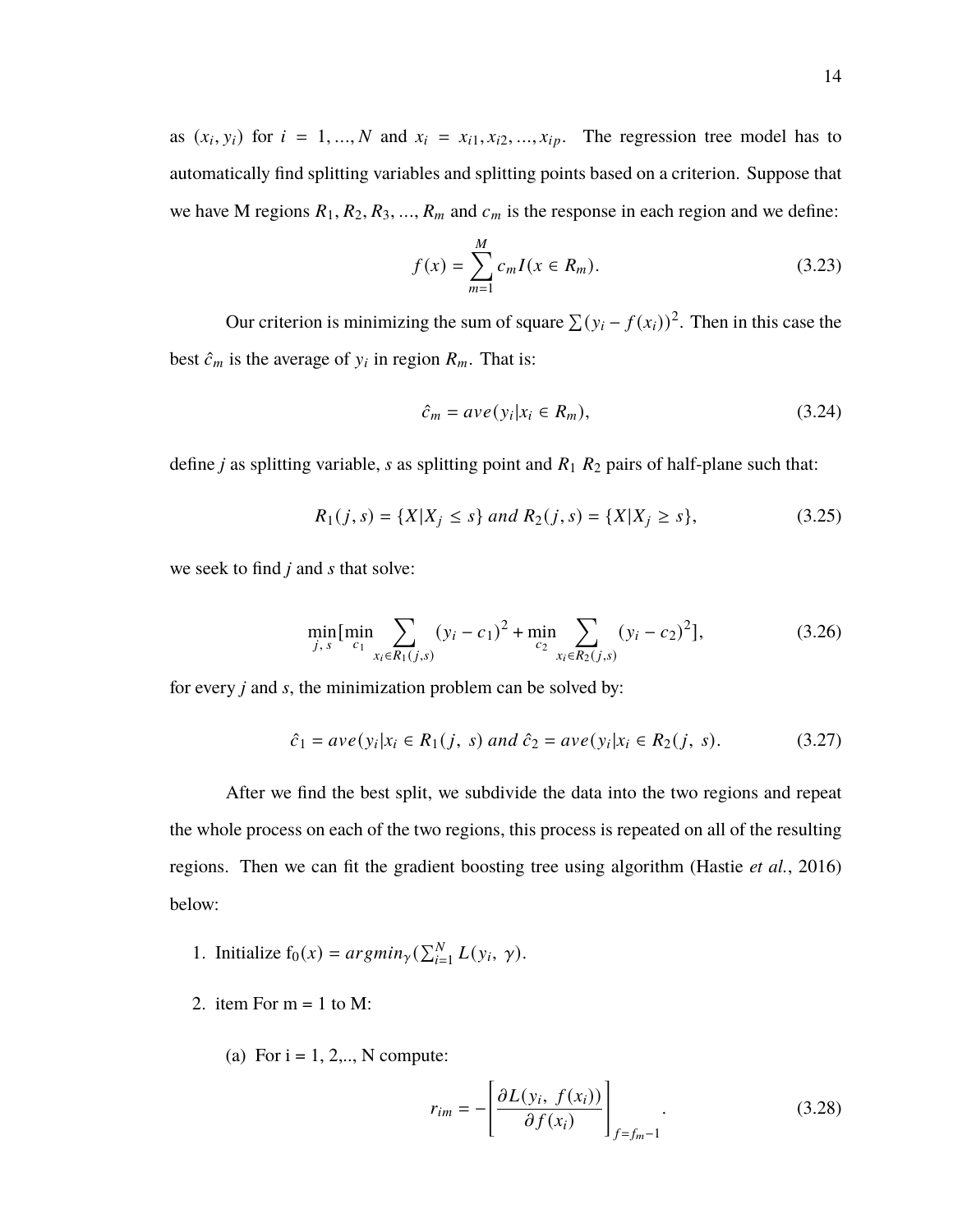- (b) Fit a regression tree to the targets  $r_{im}$  with terminal regions  $R_{jm}$ , j= 1, 2, ...,  $J_m$ .
- (c) For  $R_{jm}$ , j= 1, 2, . . . ,  $J_m$  compute:

$$
\gamma_{jm} = \underset{\gamma}{\operatorname{argmin}} \sum_{x_i \in R_{jm}} L(y_i, f_{m-1}(x_i) + \gamma. \tag{3.29}
$$

- (d) Update  $f_m(x) = f_{m-1}(x) = \sum_{j=1}^{J_m} \gamma_{jm} I(x \in R_{jm}).$
- 3. Output  $\hat{f}(x) = f_M(x)$ .

#### **3.2. FEATURE SELECTION METHODS**

Biological data sets are very rich in information from multiple attributes. This makes such data high dimensional. It is not unusual to see data sets with hundreds of variables (features).

Feature Selection is a crucial component in projects with high dimensional data. When we fit a model with high dimensional data, its performance is usually inferior because the training time increases exponentially with the number of features, and models tend to over-fit when they consist of a large number of variables. Feature Selection methods help with this problem by reducing the dimensions without losing much information. It also helps to make sense of the features and their importance. In this project, we used LASSO (Least Absolute Shrinkage and Selection Operator) regression to remove unimportant variables. Following is a discussion of the theory behind Lasso regression.

Lasso regression, in theory, is very similar to linear regression, with the only different being its loss function. In linear regression, the loss function is given by:

$$
\sum_{i=1}^{N} (y_i - \hat{y}_i)^2 = \sum_{i=1}^{N} (y_i - \sum_{j=1}^{K} \beta_j x_{ij})^2.
$$
 (3.30)

The Lasso loss function is given as (Tibshirani, 1996):

$$
\sum_{i=1}^{N} (y_i - \hat{y}_i)^2 = \sum_{i=1}^{N} (y_i - \sum_{j=1}^{K} \beta_j x_{ij})^2 + \lambda \sum_{j=0}^{P} |\beta_j|,
$$
 (3.31)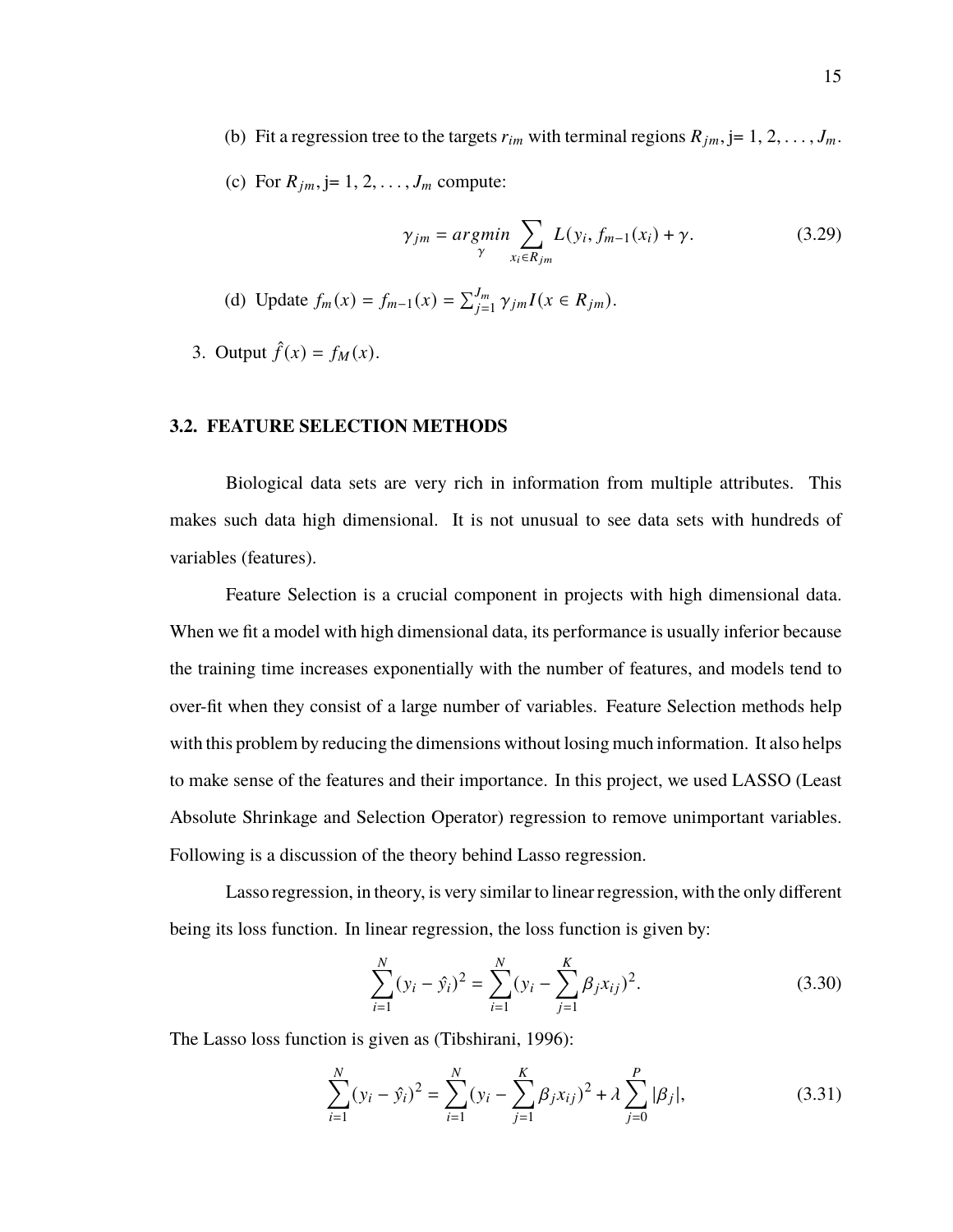subject to 
$$
\sum_{j=1}^{K} |\beta_j| \leq t.
$$
 (3.32)

This loss function takes the magnitude of coefficients into account. This type of regularization (termed L1 regularization) can lead to zero coefficients; that is, the model ignores some variables when it evaluates the output. These characteristics not only help in reducing over-fitting, but it can also help in feature selection. The regularization parameter  $\lambda$  can be controlled. In this project, we used 10 fold cross-validation and selected  $\lambda$  that minimized mean squared error of the test data sets.

#### **3.3. ERROR ESTIMATION**

In an ideal scenario where we have an abundant number of observations, we would split the data set into training sets and testing sets randomly to do the error estimation. In this project, the number of observations is small so we can't afford to lose a considerable amount of data for the testing set. One way to overcome the limitation is to do K-fold validation. The procedure for K-fold validation is that (Shao, 1991):

- 1. Randomly shuffle the data set
- 2. Divide the data set into K disjoint subsets of equal sizes
- 3. Pick one subset as the testing set, remaining K-1 subsets as the training set and compute prediction error of the model using the testing set
- 4. Repeat Step 3 until we have used every subsets of the data as a testing set
- 5. Estimated prediction error is the average of K estimations of error

With this method, every data point is in a test set exactly one time and gets to be in a training set K-1 times. The variance of the error estimate is reduced as we increase K. In this project, we used root mean squared error (*RMSE*) as one criteria to evaluate regression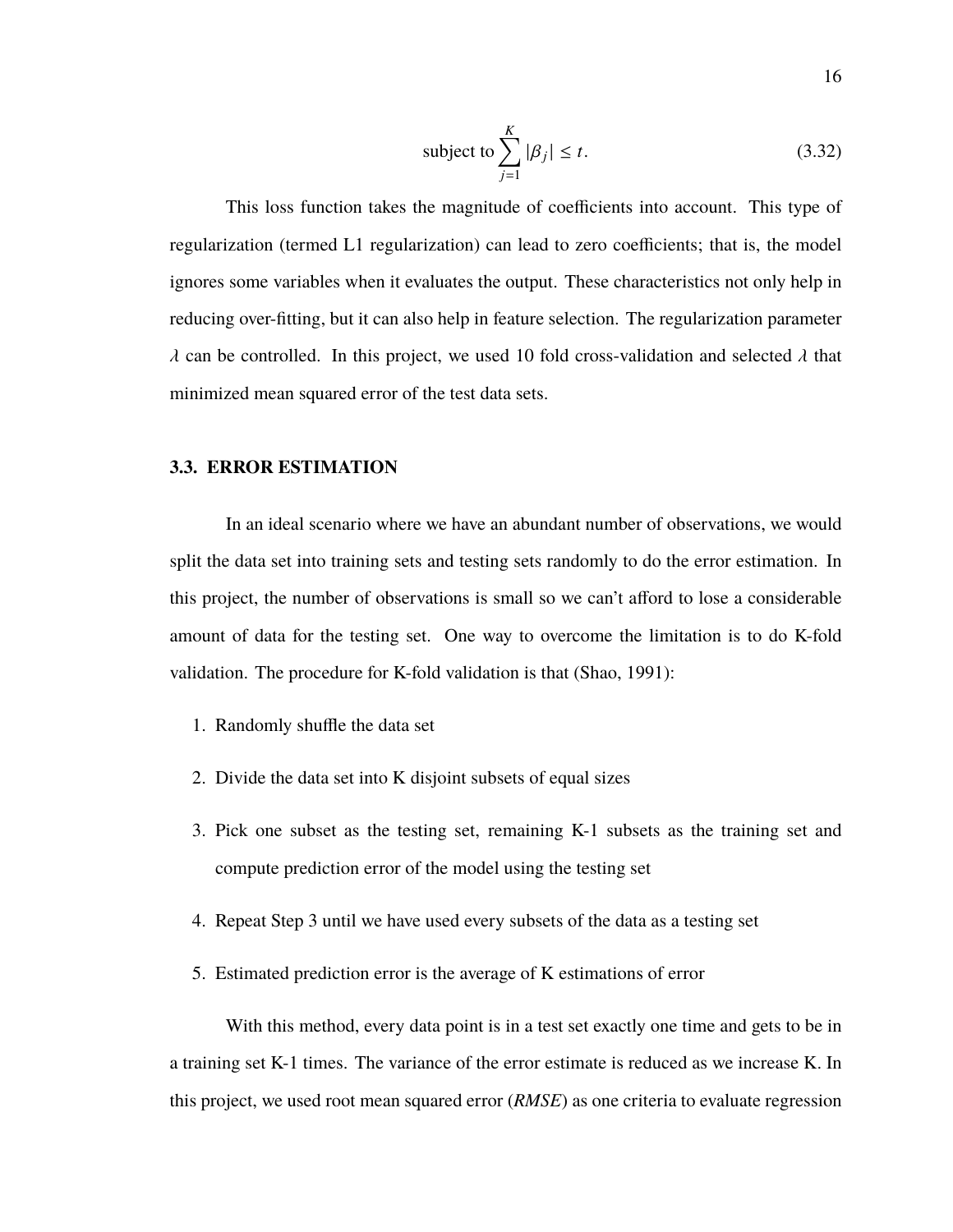models prediction accuracy. *RMSE* is the squared root of the average of squared differences between predictions  $\hat{y}$  and actual observations  $y$ . We define:

$$
RMSE = \sqrt{\frac{1}{n} \sum_{j=1}^{n} (y_i - \hat{y}_i)^2}.
$$
 (3.33)

#### **3.4. COMPARISON OF PREDICTION MODELS**

Akaike information criterion (*AIC*) is based on in-sample fit to estimate the likelihood of a model to predict/estimate the future values (Emad *et al.*, 2015) . A good model is the one that has minimum *AIC* among all the other models. Bayesian information criterion (*BIC*) is another criteria for model selection that measures the trade-off between model fit and complexity of the model. A lower *AIC* or *BIC* value indicates a better fit. The following equations are used to estimate the *AIC* and *BIC* of a model:

$$
AIC = -2\ln L + 2k,\tag{3.34}
$$

$$
BIC = -2\ln L + 2k\ln N,
$$
 (3.35)

where *L* is the value of the likelihood function at the estimated parameters, *N* is the number of recorded measurements, and *k* is the number of estimated parameters. In this project we used *AIC*, *BIC* and *RMSE* as model selection criteria.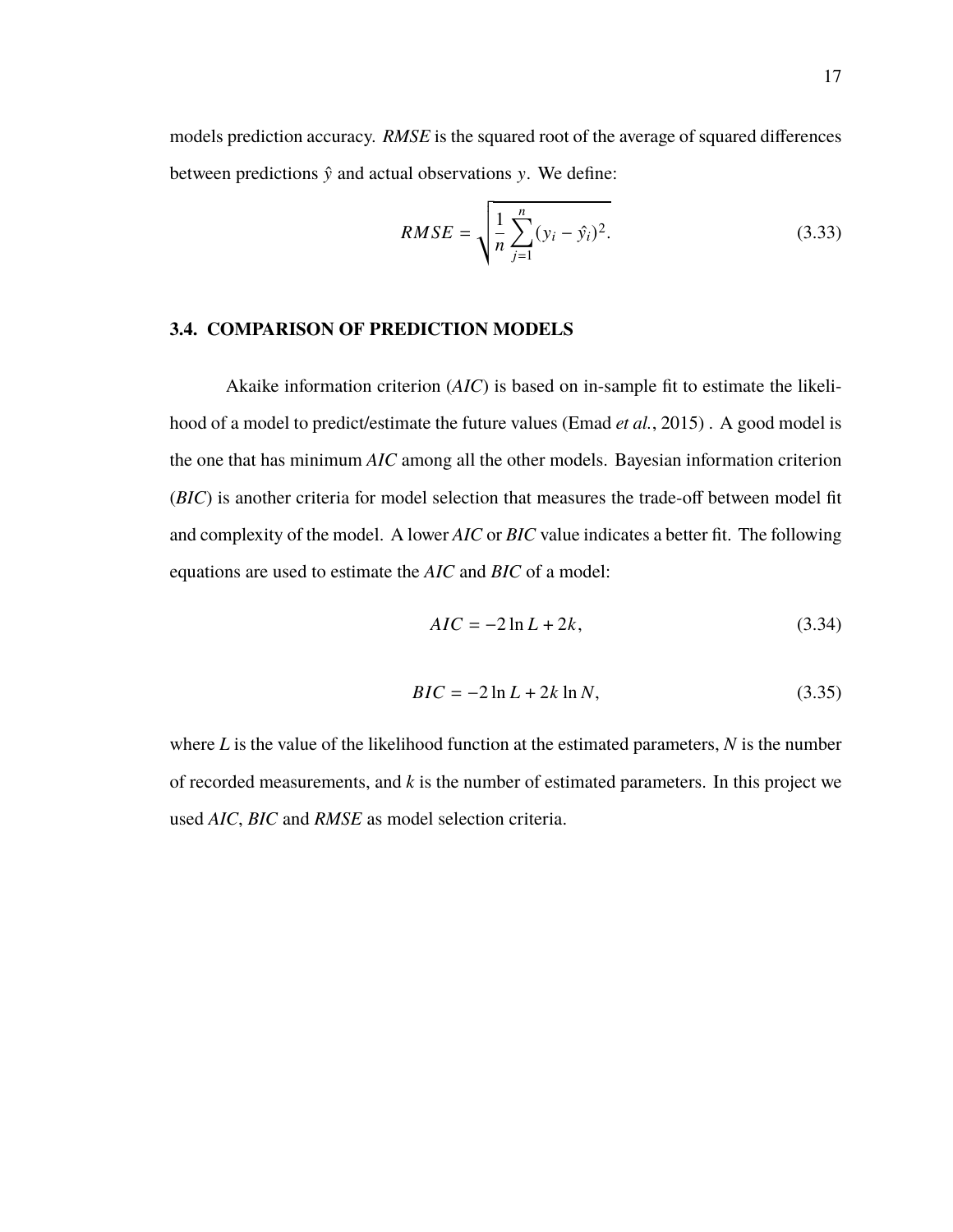#### **4. RESULTS**

#### **4.1. PREDICTION USING PARAMETRIC MODELS**

The method we used to evaluate prediction accuracy is ten-fold validation. Metrics used to compare these models are *RMSE*,  $AIC$ ,  $BIC$  and adjusted  $R^2$ . In this section, the linear model without feature selection is abbreviated to lm\_model, the linear model with feature selection is abbreviated to lm\_fs\_model. The summary results of the models are outlined in Table 4.1 and Table 4.2.

We can see that the linear model with feature selection is better in terms of both *AIC* and *BIC* with a reduction in adjusted  $R^2$ , but this reduction of adjusted  $R^2$  is not practically significant. We present the performance of these two models in Table 4.2 which illustrates prediction accuracy. lm\_model produced results with decent accuracy but there is evidence for over-fitting (testing *RMSE* is 24% larger than training *RMSE* error). lm\_fs\_model out-performed lm\_model by producing results with smaller *RMSE* while improved the over-fitting issue.

The result is clear, for linear models, the model with feature selection out-performed model without feature selection in terms of prediction accuracy and goodness of fit. But with the analysis of residuals, the model with feature selection violated one of the assumptions

| Model                  | Training RMSE Testing RMSE |       |
|------------------------|----------------------------|-------|
| lm model               | 28.61                      | 35.41 |
| $lm$ _fs_model $30.61$ |                            | 34.29 |
| tr model               | 2.67                       | 32.11 |
| sym model 30.635       |                            | 34.71 |

Table 4.1. Prediction accuracy of the models.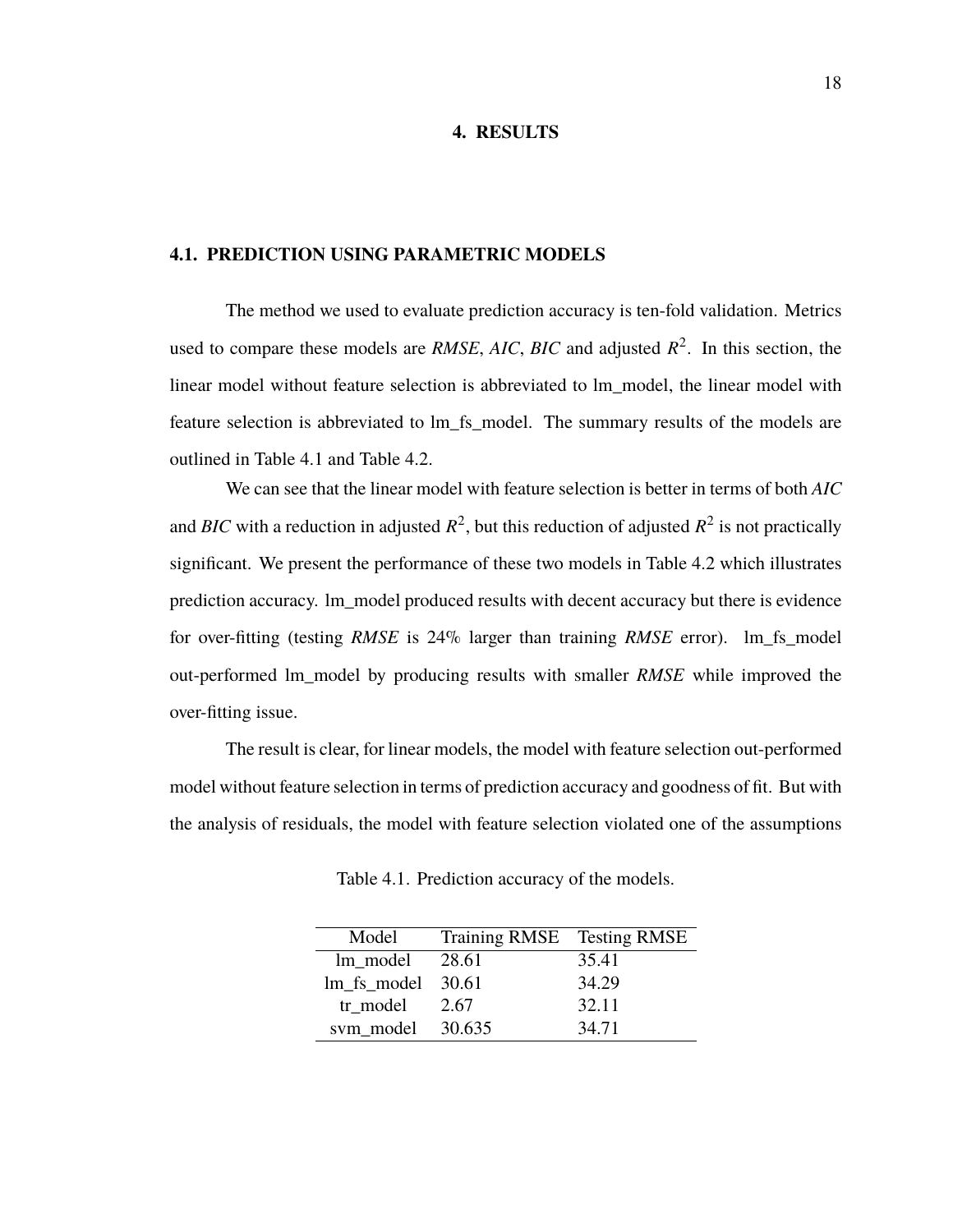| Model                       | Adjusted $R^2$ AIC |                 | BIC             |
|-----------------------------|--------------------|-----------------|-----------------|
| lm model                    | 0.5745             | 5812.92 6241.67 |                 |
| $\text{Im}$ fs model 0.5713 |                    |                 | 5781.52 6096.52 |

Table 4.2. Summary result for linear regression models.

of the linear model (homoscedasticity of residuals) as seen in plots in Appendix A. The Q-Q plot, residuals vs. observations plot and probability density of the residuals, as well as prediction interval of the linear model with feature selection, can be found in appendix A.

#### **4.2. PREDICTION USING NON-PARAMETRIC MODELS**

For the non-parametric models, we used gradient boosted tree (tr\_model) and support vector machine (svm\_model). The method we used to validate the result is ten-fold validation; the metric we used to measure the performance of the models is root mean squared error.

Fitting a gradient boosted tree model is a challenging task; we have to input many hyper-parameters to start the fitting process. To deal with this problem, we used Bayesian optimization to tune the hyper-parameters of tr\_model. A brief introduction to Bayesian optimization is included in Appendix C and the set of hyper-parameter found by the algorithm is presented in Table 4.3. Prediction accuracy is presented in Table 4.1.

From Table 4.1, we can see that tr\_model gives a slightly better result in terms of accuracy comparing to linear models. We should notice that the training error of the model is smaller than testing error many times over. Usually, we can expect that testing error is larger than training error, but when this difference is significant, it indicates that our model over-fitted the training data.

If we take a look at Table 4.1, the support vector machine model gives a similar result to that of the linear model with feature selection. With Table 4.4, we see hyper-parameters tuned using Bayesian optimization indicate that the real relationship between predictors and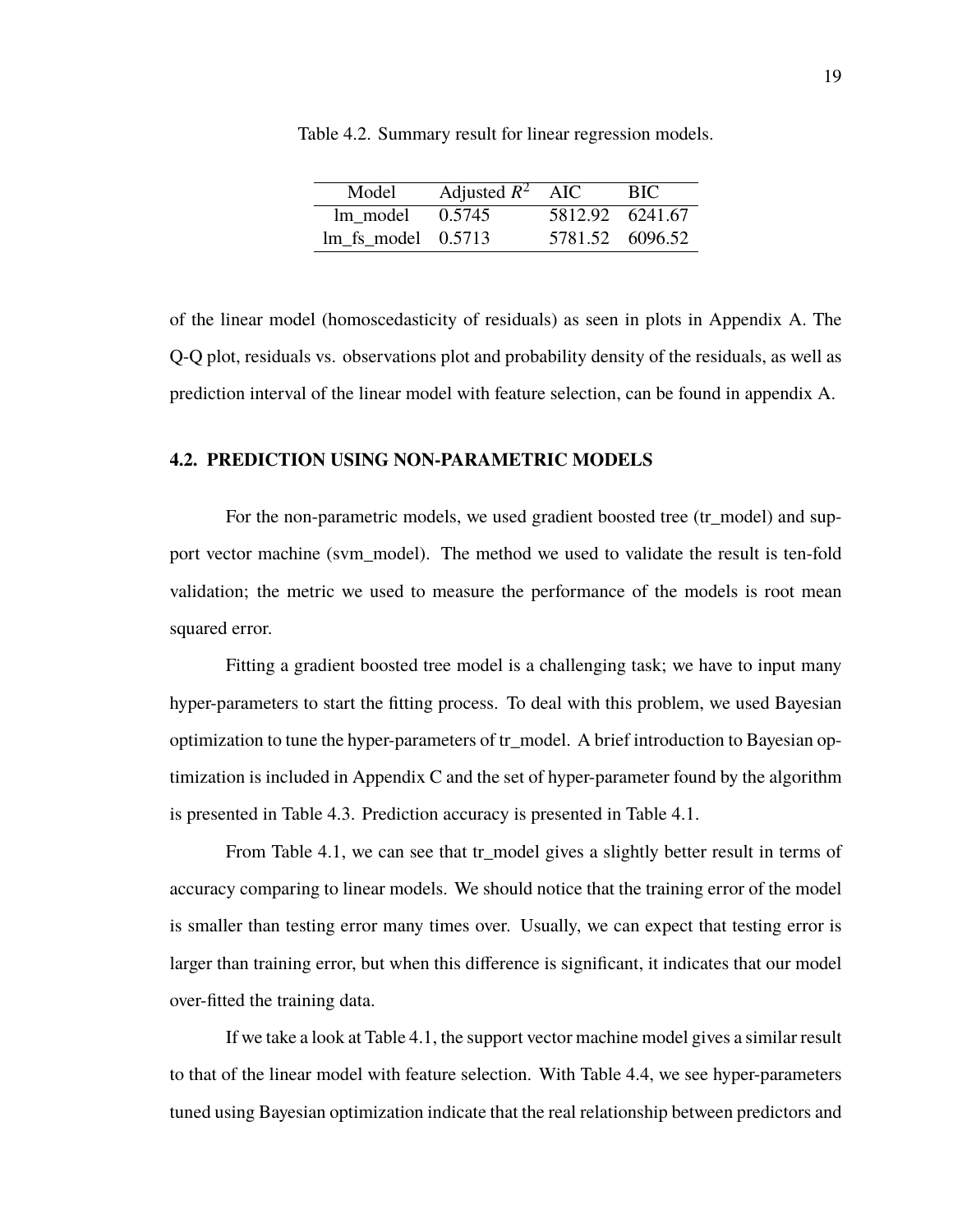|              | Distribution Number of Trees Interaction Depth Minobsinnode Shrinkage |      |
|--------------|-----------------------------------------------------------------------|------|
| Laplace 3000 |                                                                       | 0.01 |

Table 4.3. Hyper-parameter for gradient boosted tree model.

Table 4.4. Hyper-parameter for support vector machine model.

| Kernel       |  | Gamma Degree Cost Tolerance Epsilon |      |
|--------------|--|-------------------------------------|------|
| polynomial 1 |  | - 0.01                              | 0.01 |

response variable is linear. Therefore, the linear model with feature selection is the best model (out of every considered models) to model the data without sacrificing the prediction accuracy.

#### **4.3. LINEAR MIXED MODEL**

With data consisting of repeated measures within individuals, the linear model generally can't adequately accommodate dependent structure within an individual; this is why we used a mixed model to make inference on the data. With the data set, the ID of subjects is considered as a random effect and the rest as fixed effects.

With nearly 200 variables at the beginning, it is difficult to make any meaningful inference because of noise from other unrelated variables and multi-collinearity. In this project, we used L1 regularization (LASSO) to select important features. After unrelated variables were discarded, we did multi-collinearity diagnostic to detect variables with high variance inflation. We present variables selected by LASSO and multi-collinearity diagnostic in Appendix B of this thesis. As seen in that table, non of the selected variables have high VIF values, this indicating the absence of multi-collinearity in the model. Confidence interval for fixed effects are presented in Table 4.5, Note that only significant variables are displayed (p-value < 0.05), confidence interval for random effect is presented in Table 4.6.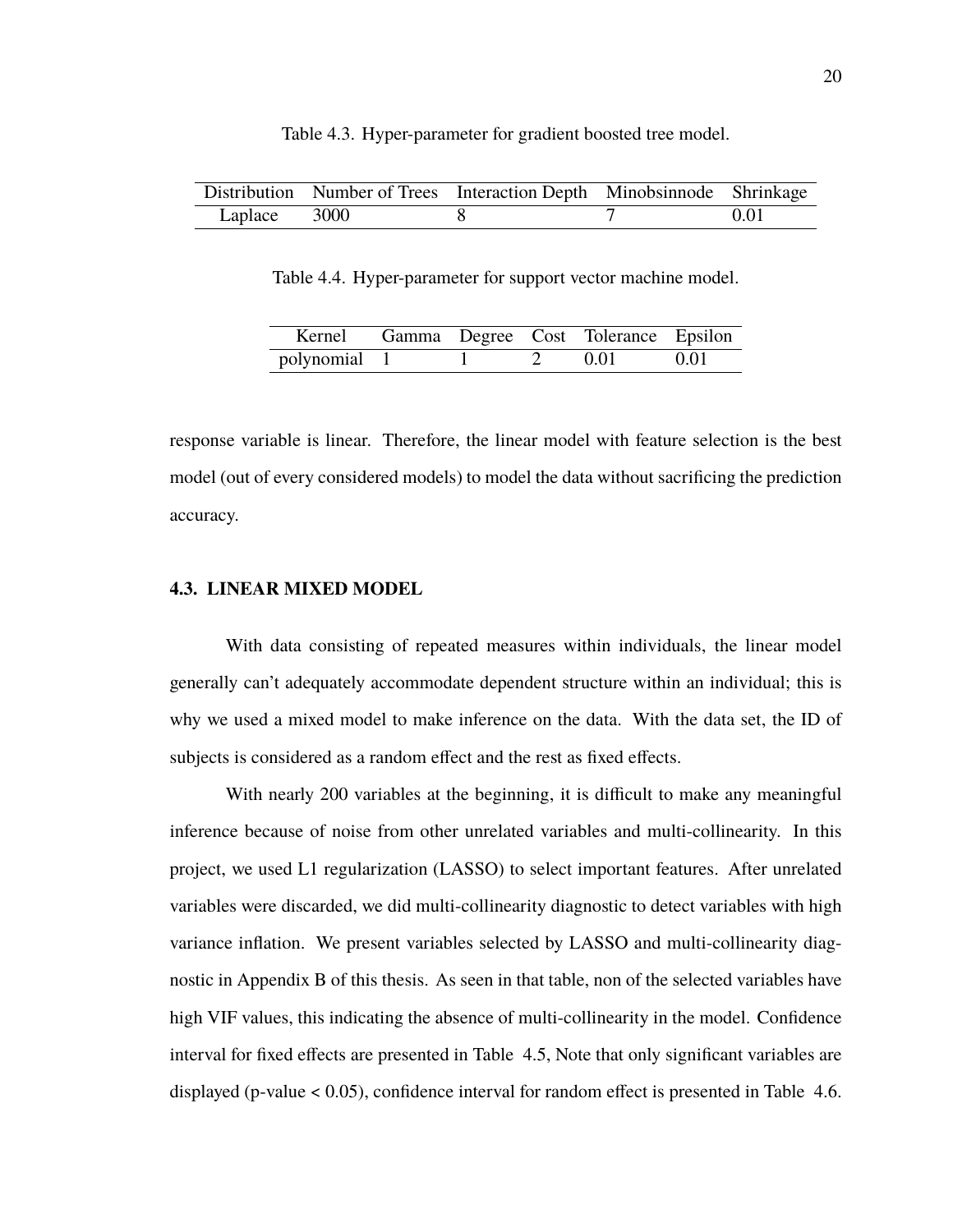| Variable                  | Estimate | Lower     | Upper    | p-value |
|---------------------------|----------|-----------|----------|---------|
| Intercept                 | 342.940  | 269.241   | 416.642  | 0.000   |
| <b>TST</b>                | $-0.013$ | $-0.0257$ | $-0.001$ | 0.043   |
| KSS <sub>2</sub>          | 5.475    | 3.878     | 7.073    | 0.021   |
| AM.medRT                  | $-0.016$ | $-0.025$  | $-0.006$ | 0.013   |
| DSST.coicidentFalseStarts | 11.075   | 1.420     | 20.730   | 0.012   |
| ERT.eff                   | $-0.043$ | $-0.087$  | $-0.003$ | 0.043   |
| NBACK.accuracy            | $-0.039$ | $-0.057$  | $-0.022$ | 0.036   |

Table 4.5. Confidence intervals for fixed effects.

Table 4.6. Confidence intervals for random effect.

| Random effect: ID Lower Estimated Upper |       |       |       |
|-----------------------------------------|-------|-------|-------|
| Intercept                               | 18.63 | 27.46 | 40.46 |
| Residual                                | 37.90 | 34.71 | 26.07 |

Results in Table 4.5 showes that one minute increase in total sleep time (TST) leads to -0.013 ms decrease in PVT median reaction time with the 95% confidence interval given by (-0.0257, -0.001). We can see that the effect of TST is significant but is very weak, one hour (60 minutes) increase in total sleep time leads to only 0.78 ms decrease in reaction time with the 95% confidence interval given by (-1.542, -0.060). Strong effects we can identify are DSST.coicidentFalseStart, with one unit increase in DSST.coicidentFalseStart leading to 11.075 ms increase in median reaction time with the 95% confidence interval of (1.42, 20.730). Another strong effect is KSS2 with one unit increase in KSS2 leads to 5.475 ms increase in median reaction time with 95% confidence interval is (3.878, 7.073).

For random effect, we can interpret Table 4.6 as follows: it is estimated that 44.17% (or  $\frac{7.46}{27.46+35.71}$ ) of left-over variance can be explained by random effect (difference between people), with lower bound of 32.95% and upper bound of 60.81%. The difference between people is significant and it can explain much of the variance that is not explained by the fixed effects.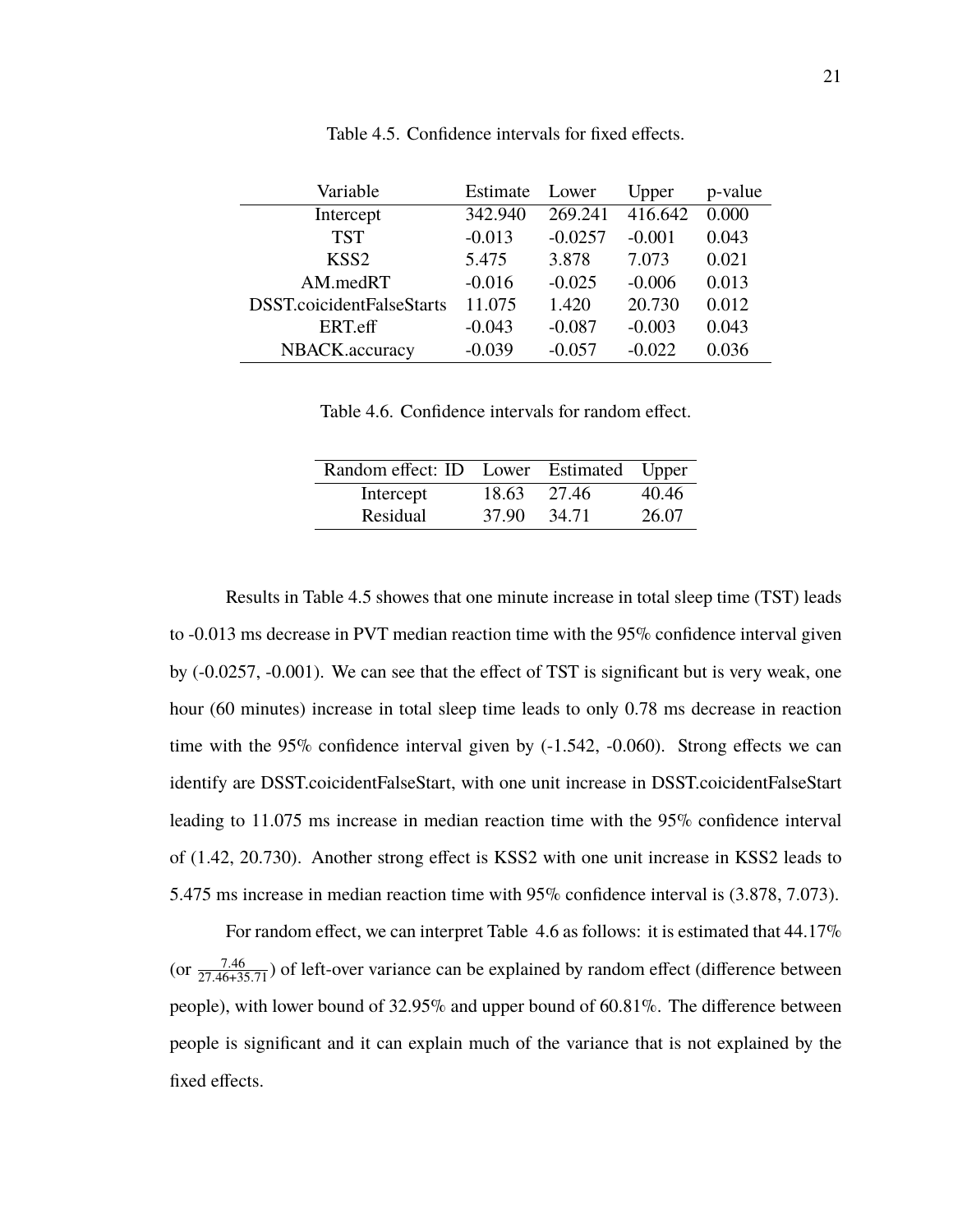#### **4.4. CANONICAL CORRELATION ANALYSIS**

In this subsection, we used canonical correlation analysis to explore the correlation between two sets of variables. We present the description of the *X* set of variables in Table 4.7 and the description of the *Y* set in Table 4.8.

In Table 4.9, we present the result of canonical correlation analysis. We were able to describe the relationship between two sets of variables in 3 dimensions. With the 0.05 significant level, we conclude that all three dimensions are significant. Standardized canonical coefficients for both *x* and *Y* set can be found in Table 4.10 and Table 4.11. Figure 4.1 is provided so we can easily understand the relationship between *X* and *Y*, with red vectors represent *X* and blue vectors represent *Y*.

With the first canonical variate pair, for  $X$  set, the first canonical variable  $V_1$  has a strong correlation with Sex  $(0.79)$ . For the *Y* set, the first canonical variable  $U_1$  has a strong correlation with AM.accuracy (0.89). The interpretation is that for the first canonical dimension, Sex (encoded as 1 for female and 0 for male) is the strongest predictor for the accuracy of abstract matching, with females tending to have better performance in abstract matching than their male counterparts.

With the second canonical variate pair, for *X* set, ESS.Total has a strong positive correlation (1.04), while Sex has a negative correlation (-0.75) with the second canonical variable  $V_2$ . For *Y* set, variables with significant correlation to the canonical variable  $U_2$ can be accounted for are BART.balloonsPopped (0.54) and BART.accuracy (0.71). We can conclude that for the second set of cannonical correlations, ESS.Total is the strongest predictor for BART.balloonsPopped and BART.accuracy. The more sleepy a person feels, the more they tend to take risks. With the negative correlation of Sex, we can say that male subjects less likely to take risks than their female counterparts.

With the final canonical variate pair, for *X* set, AM.PM (encoded as 1 for AM and 0 for PM) has a strong negative correlation  $(-1.00)$  with the 3rd canonical variable  $V_3$ . For *Y* set, we can account for BART.balloonPopped (-0.59) and DSST accuracy (-0.57). We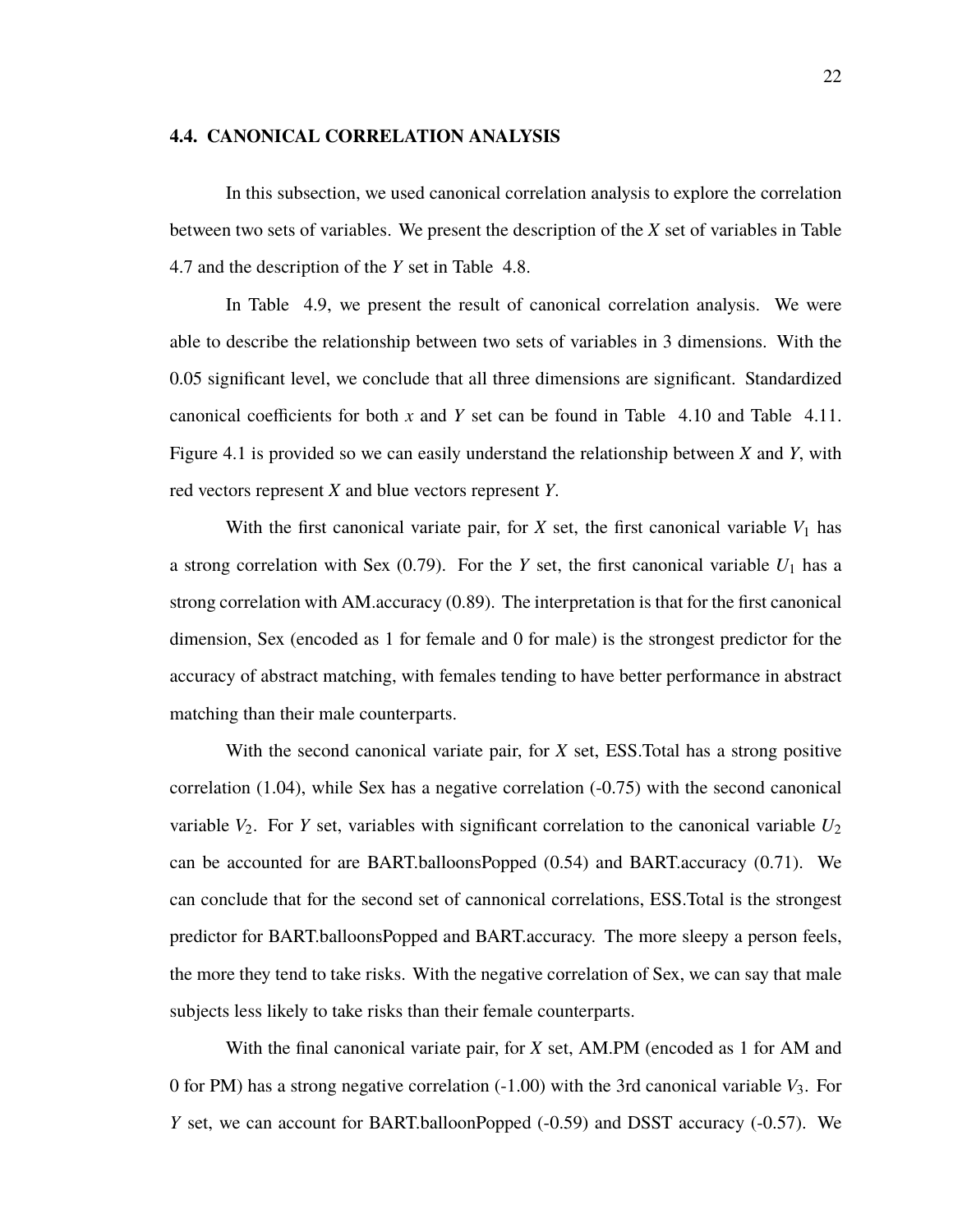conclude that subjects are more accurate in these tasks (DSST and BART) in the morning than that of the afternoon.

| Name      | Description                                            |
|-----------|--------------------------------------------------------|
| ESS.Total | Measures the sleepiness of a subject                   |
| Sex       | Indicates gender of a subject                          |
| AM.PM     | Indicates the time of day when a subject took the test |

| Table 4.7. The X set of variables. |
|------------------------------------|
|------------------------------------|

Table 4.8. The Y set of variables.

| Name                 | Description                                            |
|----------------------|--------------------------------------------------------|
| AM.accuracy          | Accuracy of abstract matching                          |
| BART.balloonsPopped  | Number of balloon popped in Balloon analogue risk task |
| <b>BART.accuracy</b> | Accuracy of Balloon analogue risk task                 |
| DSST.accuracy        | Accuracy of Digit symbol substitution test             |
| ERT.accuracy         | Accuracy of Emotion recognition test                   |
| NBACK.accuracy       | Accuracy of N-back test                                |
| PVT.medRT            | Measures reaction time of Psychomotor vigilance test   |

Table 4.9. Results of canonical correlation analysis.

| Dimension Approx df1 |       |                 | df2          | p-value |
|----------------------|-------|-----------------|--------------|---------|
| 1 to 3               | 8.12. | 21              | 1694.71      | - 0.00  |
| $2$ to $3$           | 1.26  | 12 <sup>°</sup> | 1182.00 0.23 |         |
| $3$ to $3$           | 132   |                 | 592.00       | 0.25    |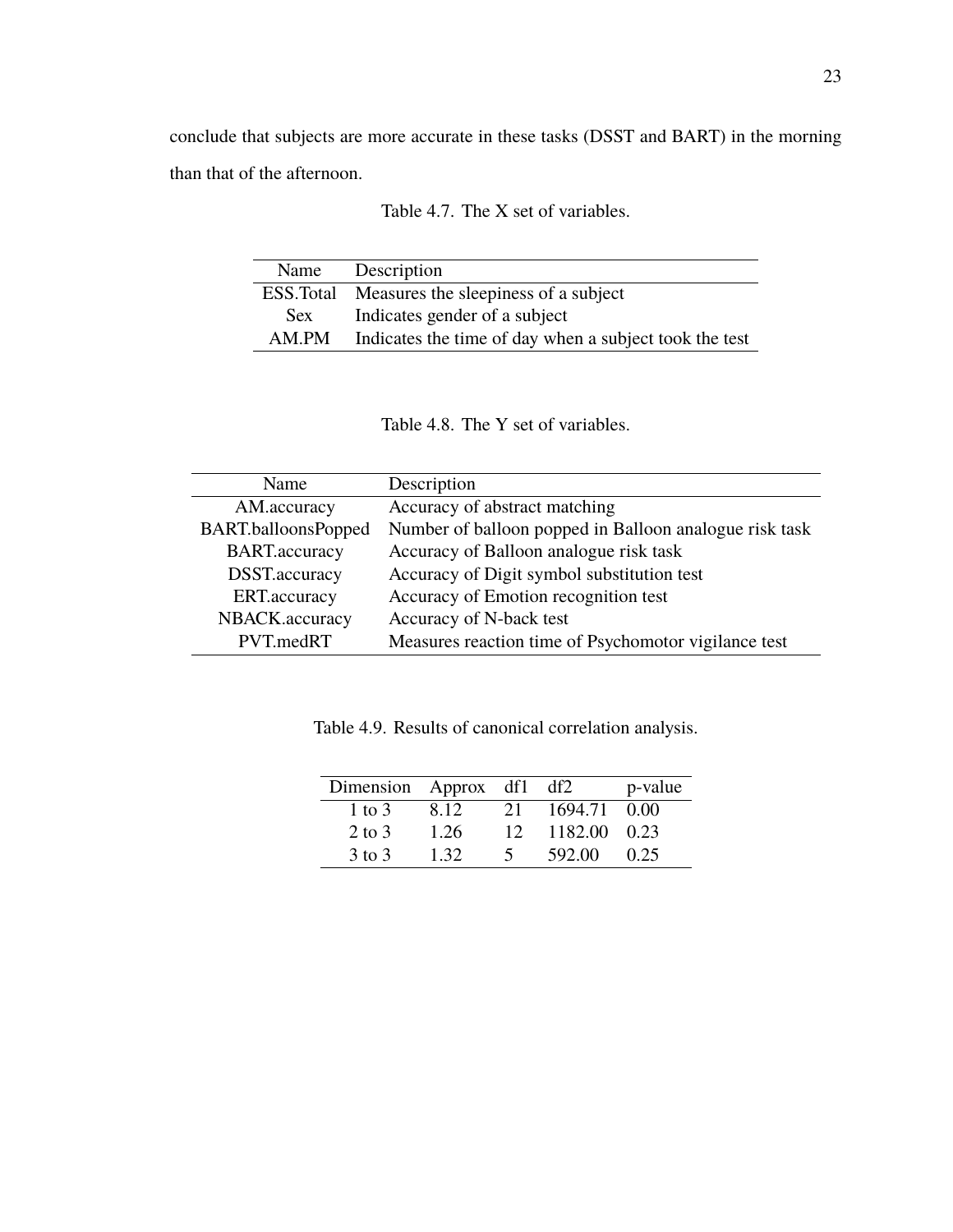| Variable             | V1 | V <sub>2</sub>       | V3     |
|----------------------|----|----------------------|--------|
| AM PM                |    | $0.06 - 0.09 - 1.00$ |        |
| sex                  |    | $0.79 - 0.75 0.07$   |        |
| ESS. Total 0.36 1.04 |    |                      | (1.04) |

Table 4.10. Standardized canonical variables for the *X* set.

Table 4.11. Standardized canonical variables for the *Y* set.

| Variable              | U1      | $\overline{112}$ | U3      |
|-----------------------|---------|------------------|---------|
| AM.accuracy           | 0.89    | 0.10             | 0.14    |
| BART.balloonsPopped   | 0.35    | 0.54             | $-0.59$ |
| <b>BART</b> .accuracy | $-0.15$ | 0.71             | 0.46    |
| DSST.accuracy         | $-0.03$ | $-0.23$          | $-0.57$ |
| ERT.accuracy          | $-0.03$ | $-0.04$          | 0.37    |
| NBACK.accuracy        | $-0.20$ | 0.14             | $-0.08$ |
| PVT.medRT             | $-0.19$ | 0.44             | $-0.49$ |



Figure 4.1. Visualization of the first two canonical dimensions.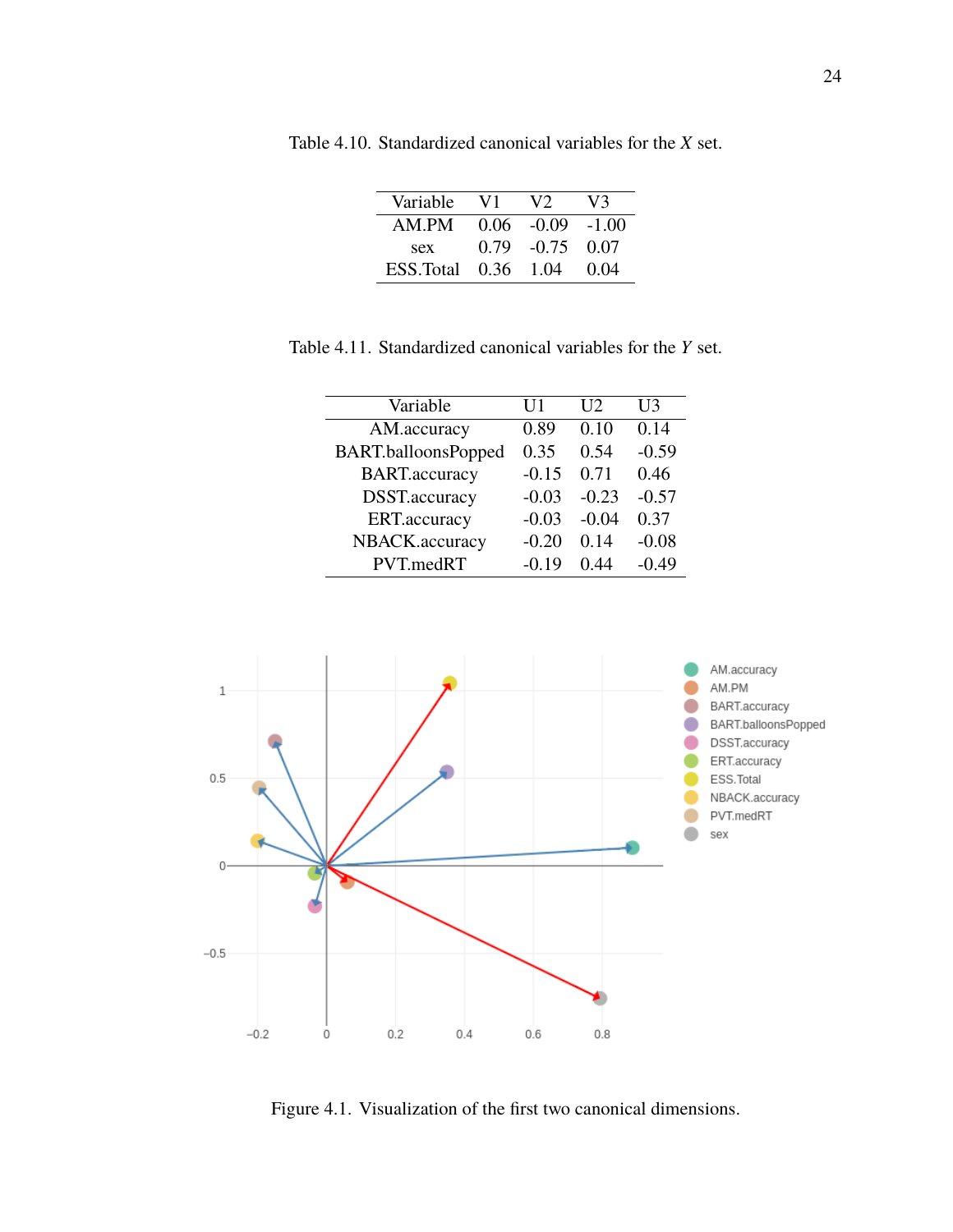#### **5. CONCLUSIONS**

This study compared several models for predicting Psychomotor Vigilance Test (PVT) median reaction times using variables that measure sleep deficits, gender and other variables. We conclude that the linear model with feature selection is the best among our considered models. Other non-parametric models may give slightly better RMSE but we would lose our ability to construct a meaningful prediction model. Overall, model fit diagnostics point out that our linear model with feature selection is a good fit, with RMSE of 34.29. Approximately 95% of observed values lie inside our prediction interval, verifying the validity of the interval and the model that yielded this interval. Therefore it is safe to say that we can predict PVT median reaction time with reasonable accuracy using the selected model.

With the mixed model, we were able to quantify the effects of sleeping time and other cognitive tests on the PVT median reaction time. Some of the effects are very weak, and unfortunately, the effect of ESS, which measures the sleepiness of an individual, is insignificant. The effect of total sleep time is also very weak, the lack of a large range of total sleep time may explain this. The subjects were not intentionally sleep deprived before taking cognitive tests, thus making the variations seen in total sleep time due only to individual behaviors that may not affects PVT in a significant way, and the same may be the reason why the effect of ESS variables were not significant. Furthermore, for some people, sleep deprivation for one day is not enough for effect to have a significant impact on PVT.

For future work, we suggest a more controlled experiment, meaning we should randomly sleep-deprive subjects before doing cognitive tests. That way, we would be able to have more insights about the effects of sleep deprivation on vigilant attention. Because subjects committed to the project from the start to the end of a semester (4 months) and with the same cognitive tests were used repeatedly, a learning effect is inevitably introduced. To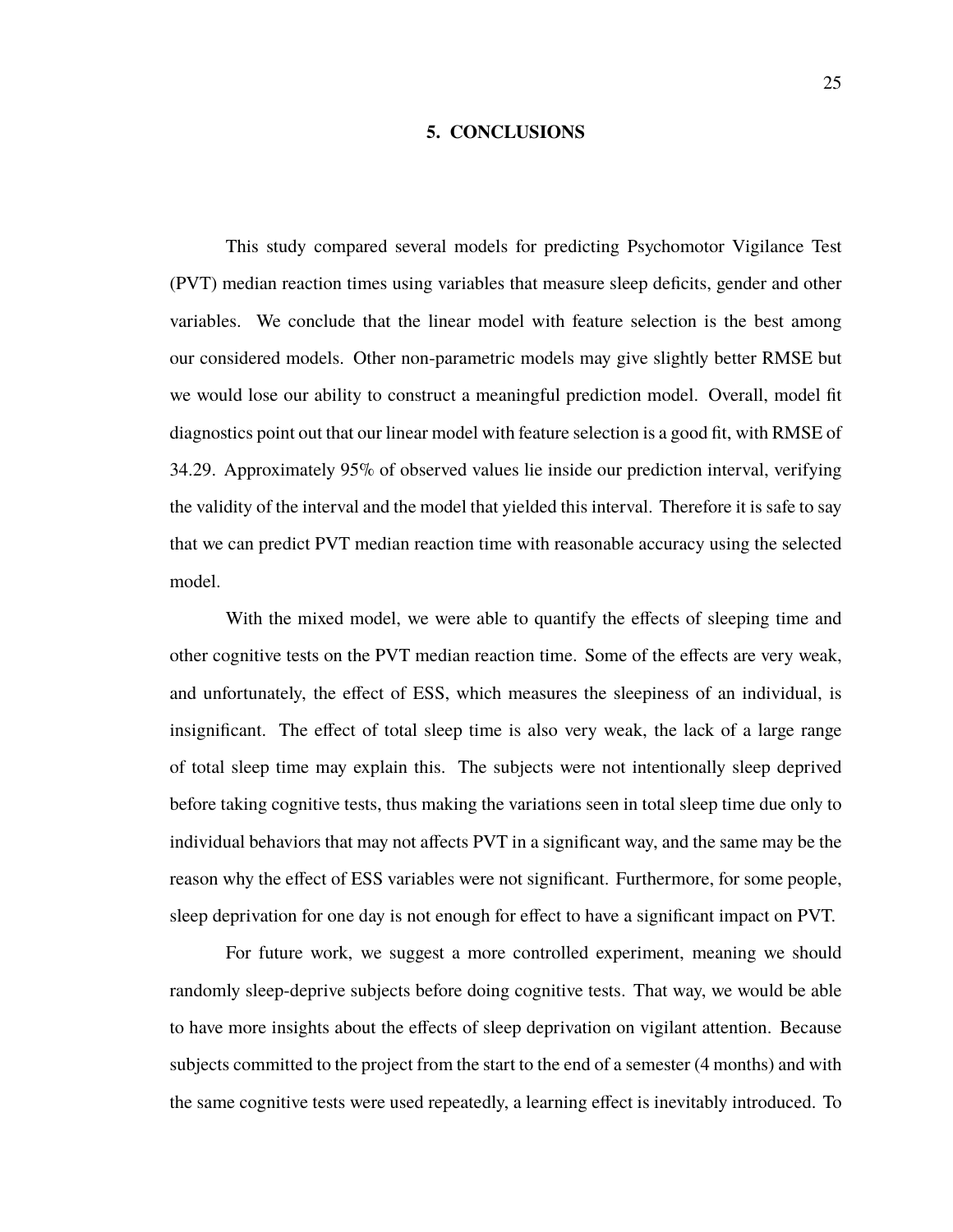get rid of the learning effect, we suggest that one subject should only be sleep deprived and tested for cognitive performance no more than 5 sessions in 10 months, and the time when these sessions are arranged should be randomly generated.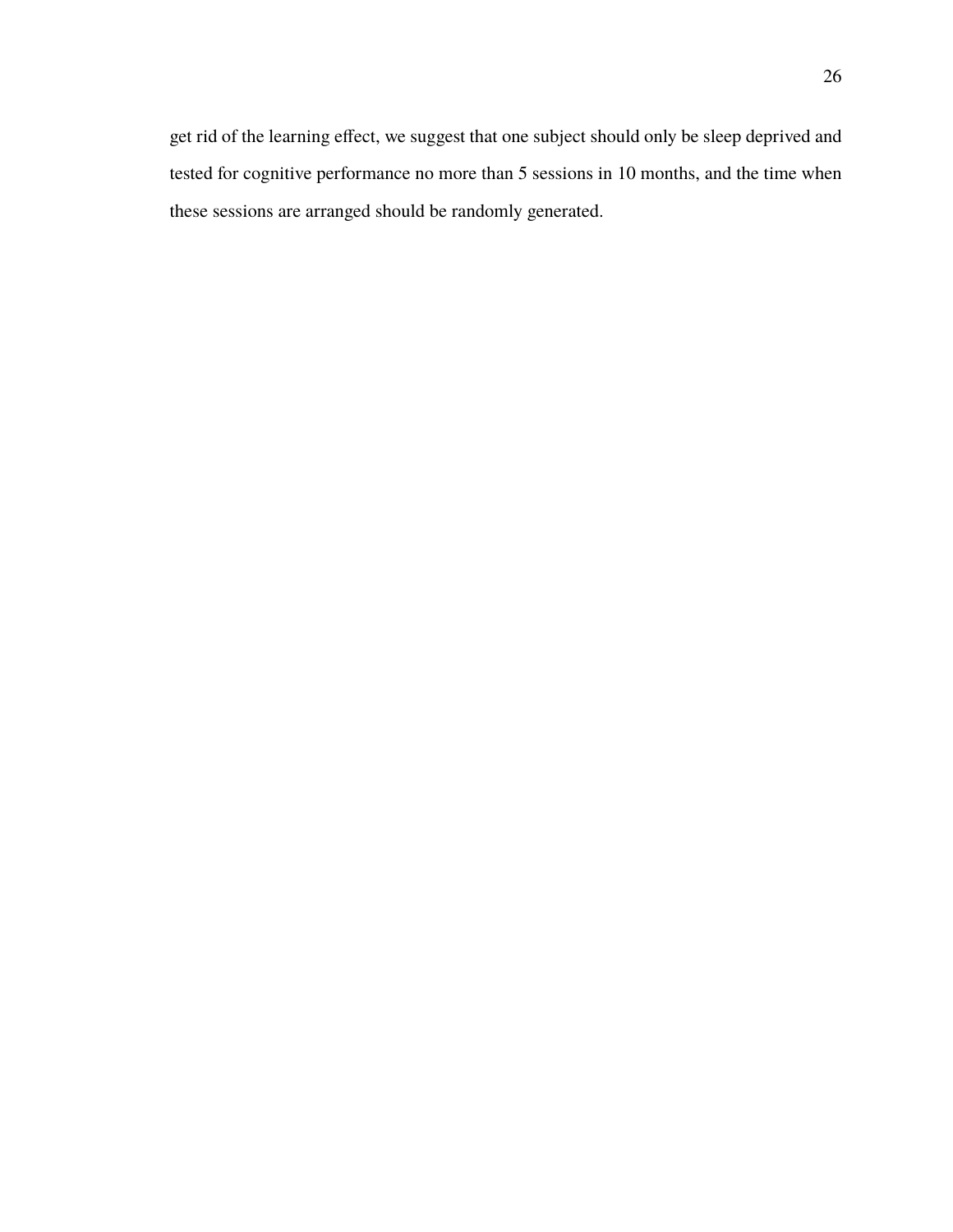**APPENDIX A.**

**MODEL FIT DIAGNOSTICS AND PREDICTION INTERVAL**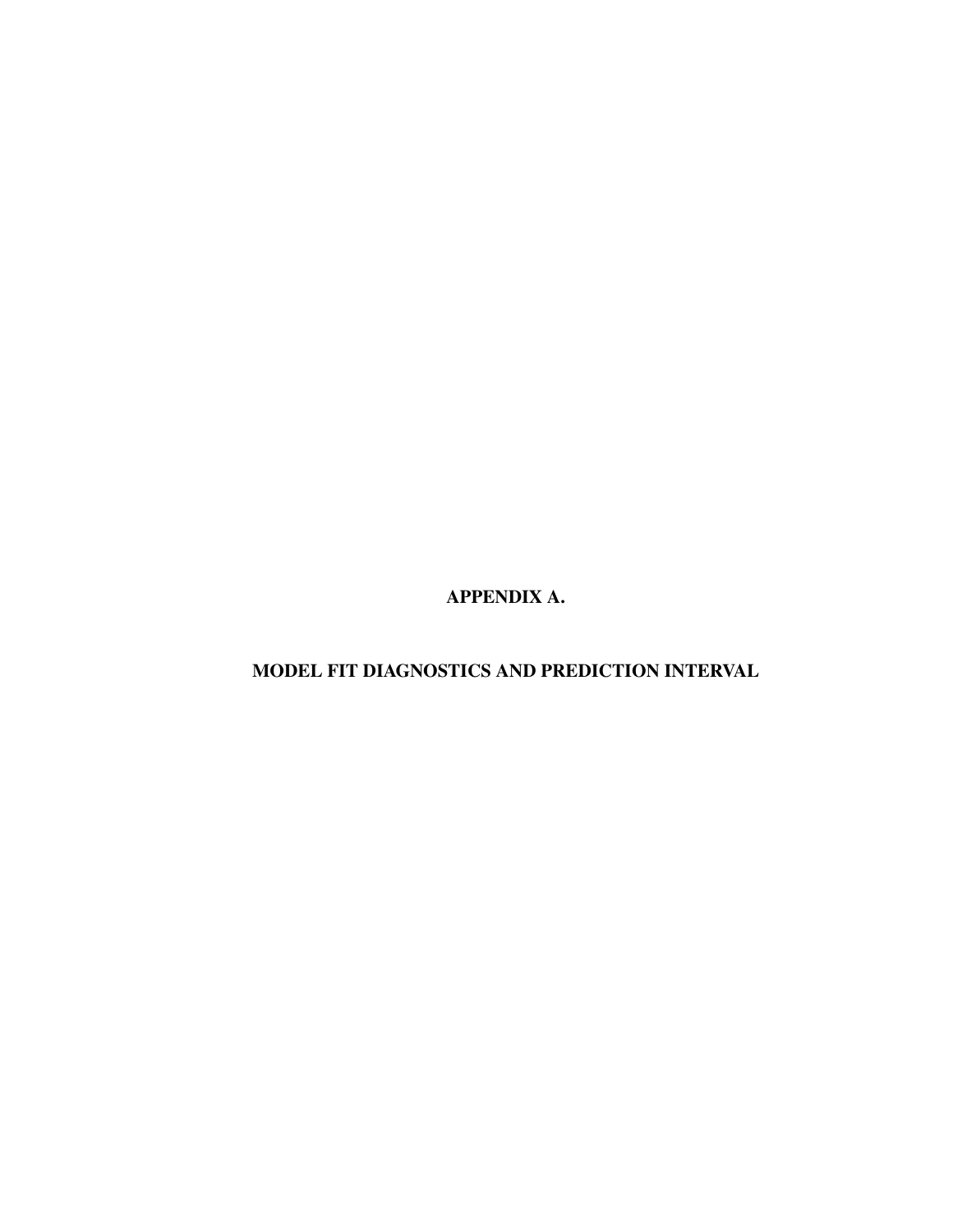

Figure A.1. Standardized Residuals vs Observations for the linear model with feature selection.

Studentized Breusch-Pagan test

 $H_0$ : Residuals are homoscedastic

 $H_A$ : Residuals are non-homoscedastic

Data: Residuals from lm\_fs\_model

 $BP = 106.81$ , df = 70, p-value = 0.003044

Conclusion: Reject Null hypothesis, the residuals are non-homoscedastic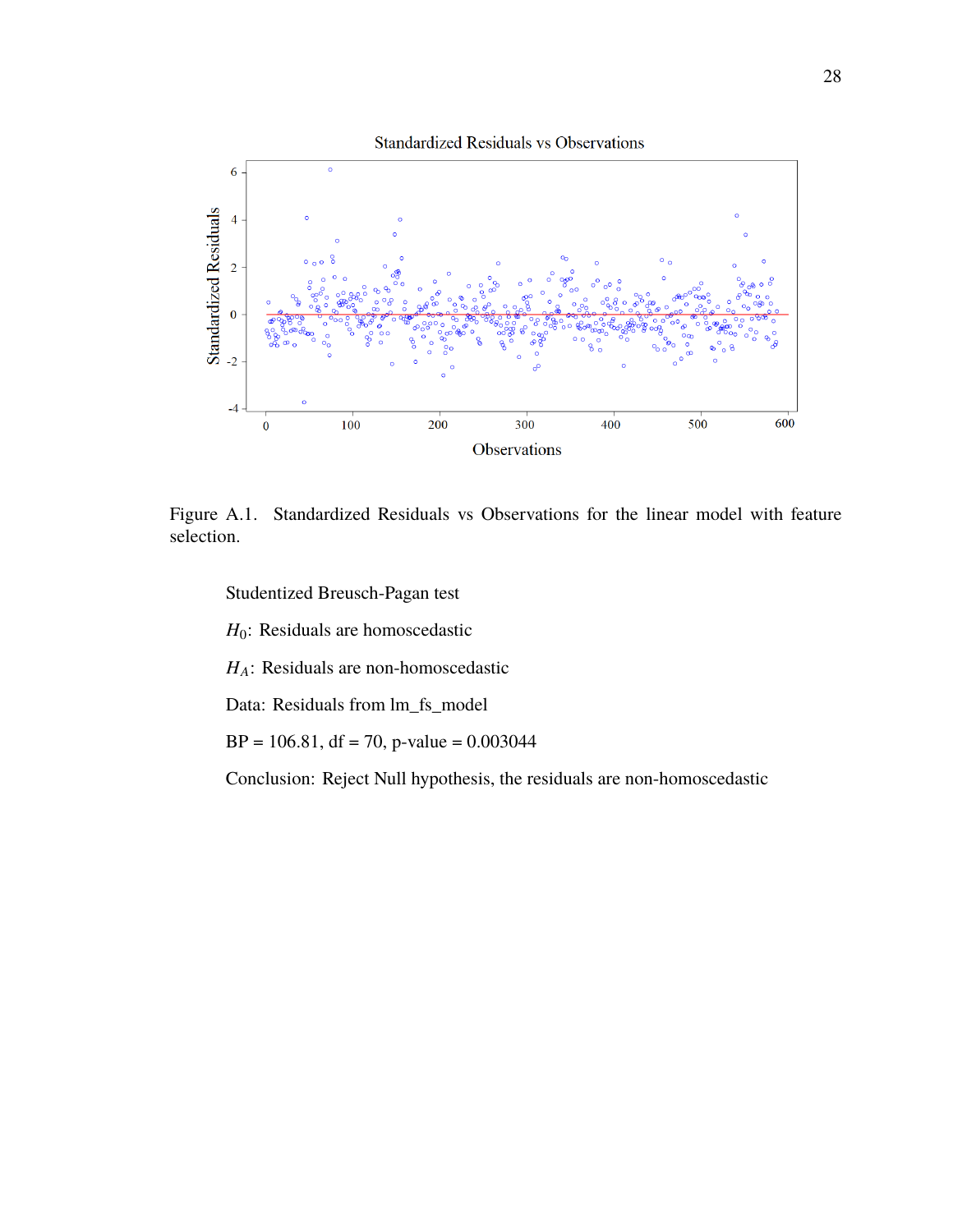

Figure A.2. Q-Q plot of the standardized residuals.



Figure A.3. Probability density of the standardized residuals.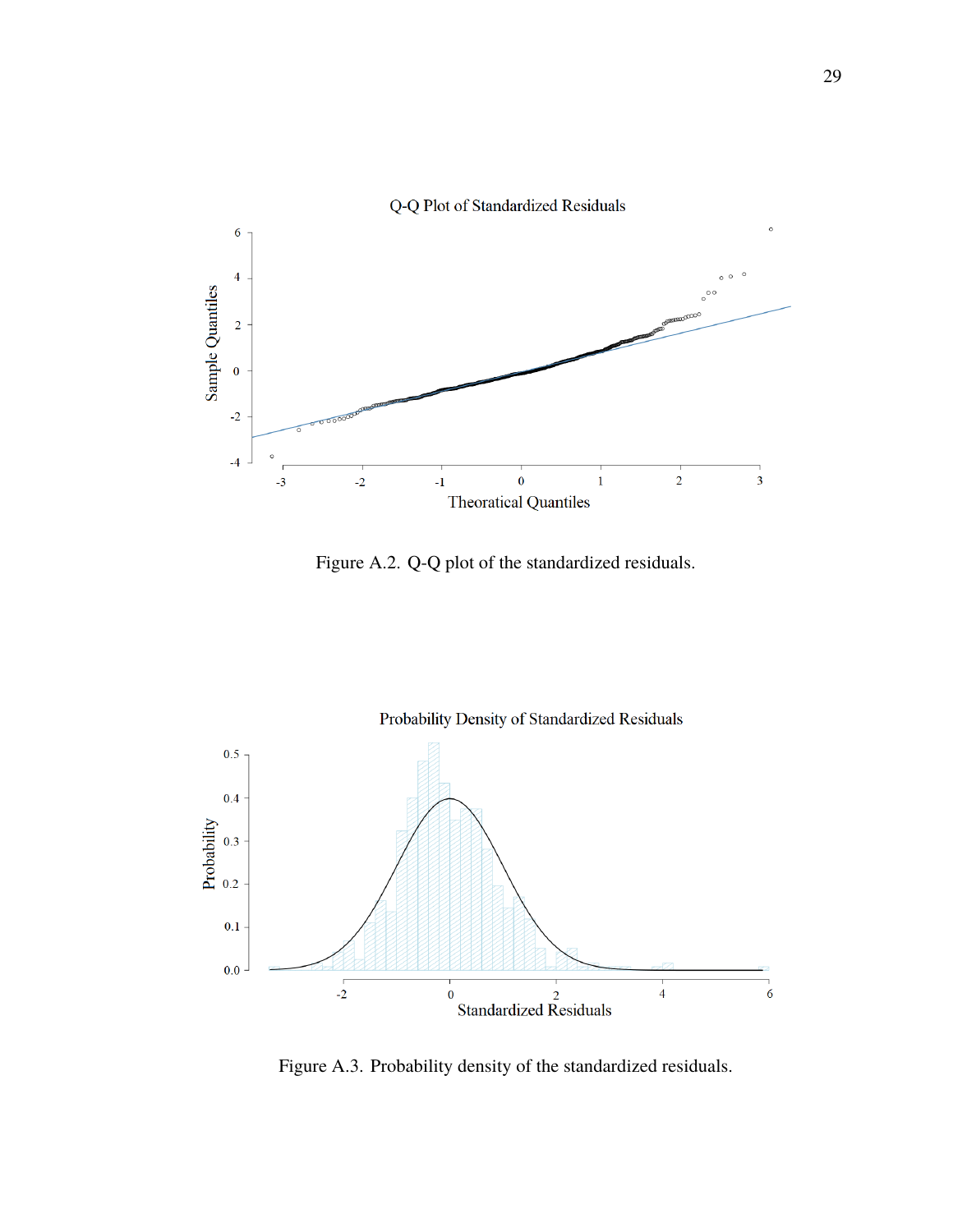

Figure A.4. Prediction interval for the linear model with feature selection (Shaded area is the prediction interval).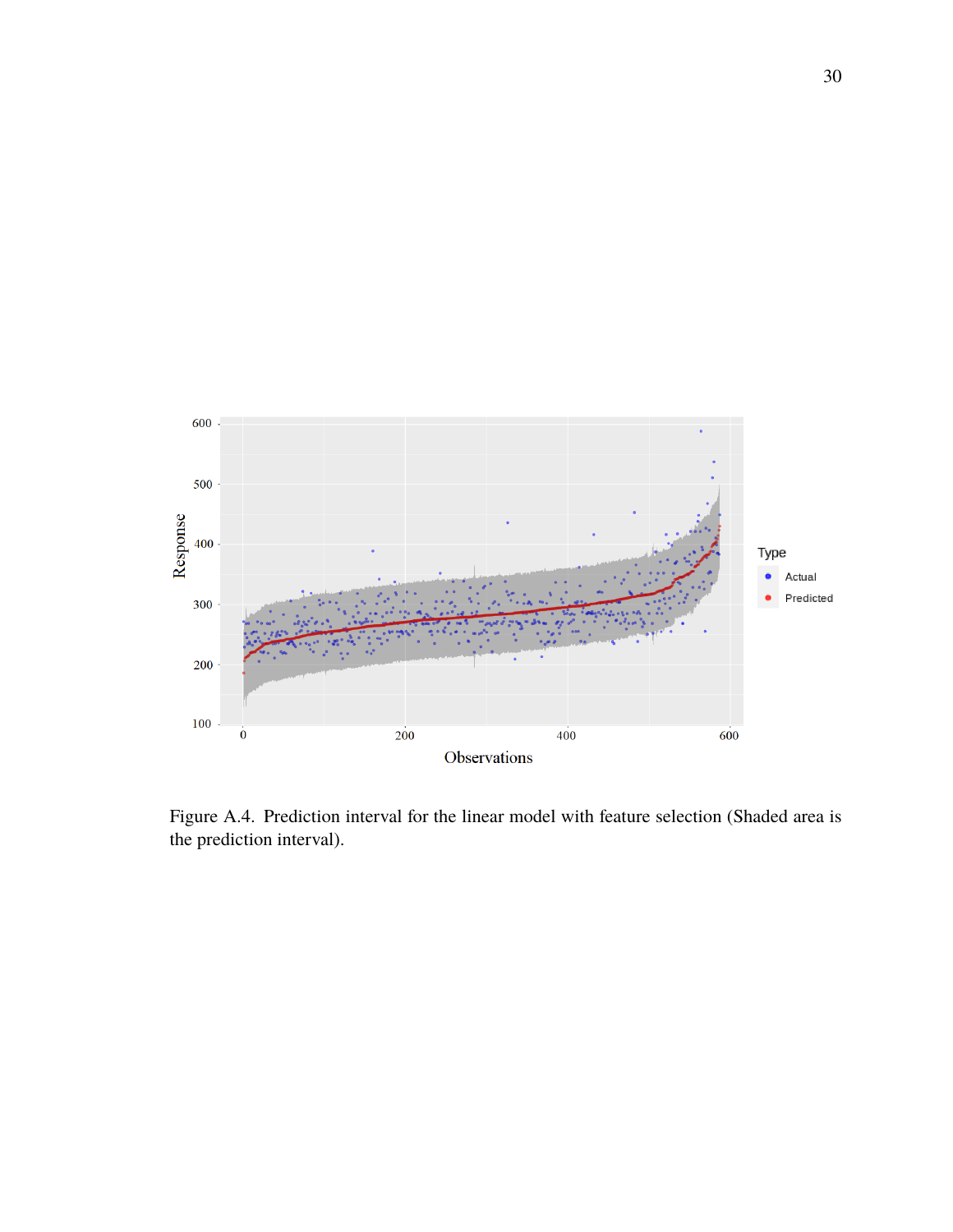**APPENDIX B.**

# **FEATURE SELECTION AND MULTI-COLLINEARITY DIAGNOSTIC**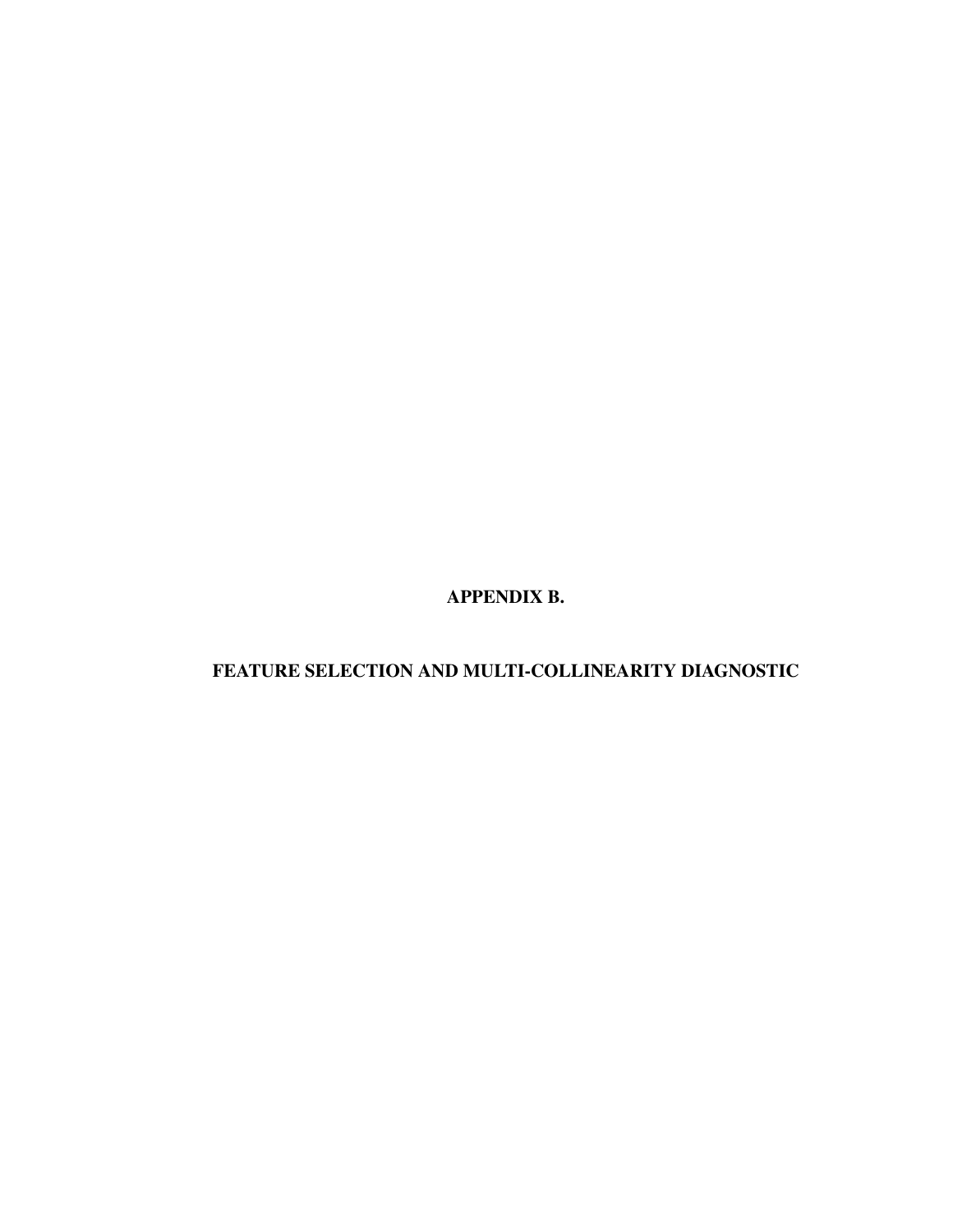| Feature selected by LASSO      | VIF       | Removal |
|--------------------------------|-----------|---------|
| <b>TST</b>                     | 1.135936  |         |
| sick.lvl                       | 1.456087  |         |
| KSS <sub>2</sub>               | 1.254057  |         |
| AM.meanRT                      | 23.390448 | Removed |
| AM.medRT                       | 23.600809 |         |
| AM.eff                         | 1.386447  |         |
| BART.medRTpump                 | 17.115560 | Removed |
| BART.meanRTpump                | 19.688752 |         |
| BART.SDRTpump                  | 2.969898  |         |
| <b>BART.Sdpumps</b>            | 1.748687  |         |
| BART.meanPumpOptimalDifference | 1.762794  |         |
| DSST.throughput                | 1.621286  |         |
| DSST.coicidentFalseStarts      | 1.110574  |         |
| <b>DSST.incorrectResponses</b> | 1.302286  |         |
| ERT.correct.fear               | Inf       |         |
| ERT.correct.sad                | Inf       | Removed |
| ERT.incorrect.fear             | Inf       | Removed |
| ERT.incorrect.sad              | Inf       | Removed |
| ERT.meanRT.correct             | 9.706738  | Removed |
| ERT.meanRT.correct.fear        | 2.879216  |         |
| ERT.meanRT.correct.anger       | 2.001093  |         |
| ERT.meanRT.correct.happy       | 2.992456  |         |
| ERT.meanRT.correct.sad         | 1.720077  |         |
| ERT.meanRT.incorrect.happy     | 1.182714  |         |
| ERT.eff                        | 2.895108  |         |
| ERT.falsePos.sad               | 2.367009  |         |
| ERT.falsePos.neutral           | 2.602774  |         |
| NBACK.correct                  | 7.189816  | Removed |
| NBACK.accuracy                 | 6.062331  |         |
| NBACK.meanRT                   | 1.509278  |         |
| ESS.cat.A                      | 1.971490  |         |
| ESS.cat.B                      | 1.845447  |         |
| NBACK.medRT.dummy              | Inf       |         |
| NBACK.medRT.correct.dummy      | Inf       | Removed |
| NBACK.medRT.correctMatch.dummy | Inf       | Removed |
| NBACK.meanRT.dummy             | Inf       | Removed |
| NBACK.SDRT.dummy               | Inf       | Removed |

Table B.1. Feature selected and multi-collinearity diagnostic.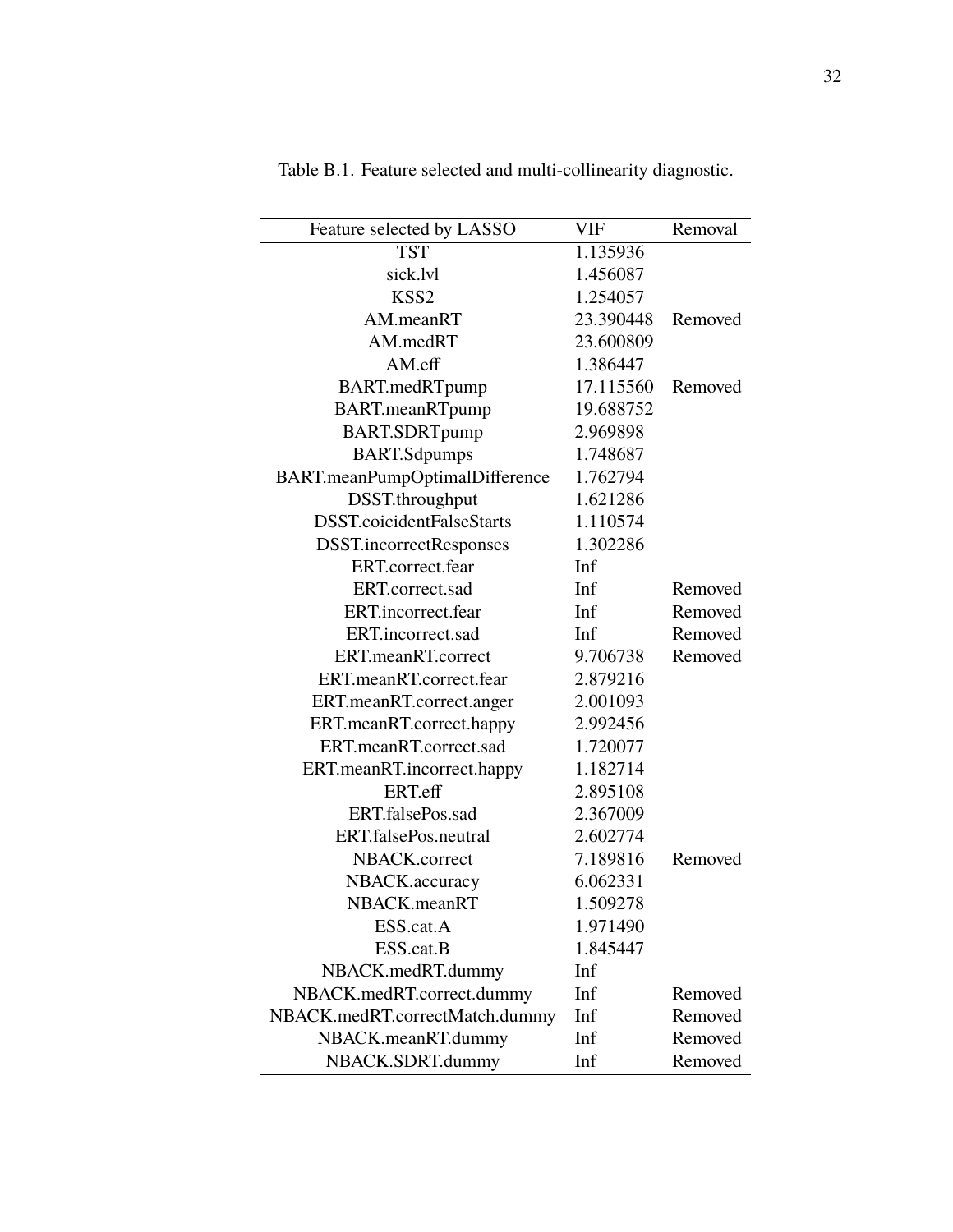| Feature                        | <b>VIF</b> |
|--------------------------------|------------|
| <b>TST</b>                     | 1.127967   |
| sick.lvl                       | 1.339635   |
| KSS <sub>2</sub>               | 1.230240   |
| AM.medRT                       | 1.611656   |
| $AM.$ eff                      | 1.371101   |
| <b>BART.meanRTpump</b>         | 2.091357   |
| <b>BART.SDRTpump</b>           | 1.379046   |
| <b>BART.Sdpumps</b>            | 1.673135   |
| BART.meanPumpOptimalDifference | 1.665977   |
| DSST.throughput                | 1.605764   |
| DSST.coicidentFalseStarts      | 1.093301   |
| <b>DSST.incorrectResponses</b> | 1.281517   |
| ERT.correct.fear               | 1.864330   |
| ERT.meanRT.correct.fear        | 1.434122   |
| ERT.meanRT.correct.anger       | 1.387543   |
| ERT.meanRT.correct.happy       | 1.547624   |
| ERT.meanRT.correct.sad         | 1.204952   |
| ERT.meanRT.incorrect.happy     | 1.136398   |
| ERT.eff                        | 1.956233   |
| ERT.falsePos.sad               | 2.001514   |
| ERT.falsePos.neutral           | 2.207772   |
| NBACK.accuracy                 | 1.420021   |
| NBACK.meanRT                   | 1.465857   |
| ESS.cat.A                      | 1.727275   |
| ESS.cat.B                      | 1.628909   |
| NBACK.medRT.dummy              | 1.190946   |

Table B.2. Final set of features and their variance inflation factor (VIF).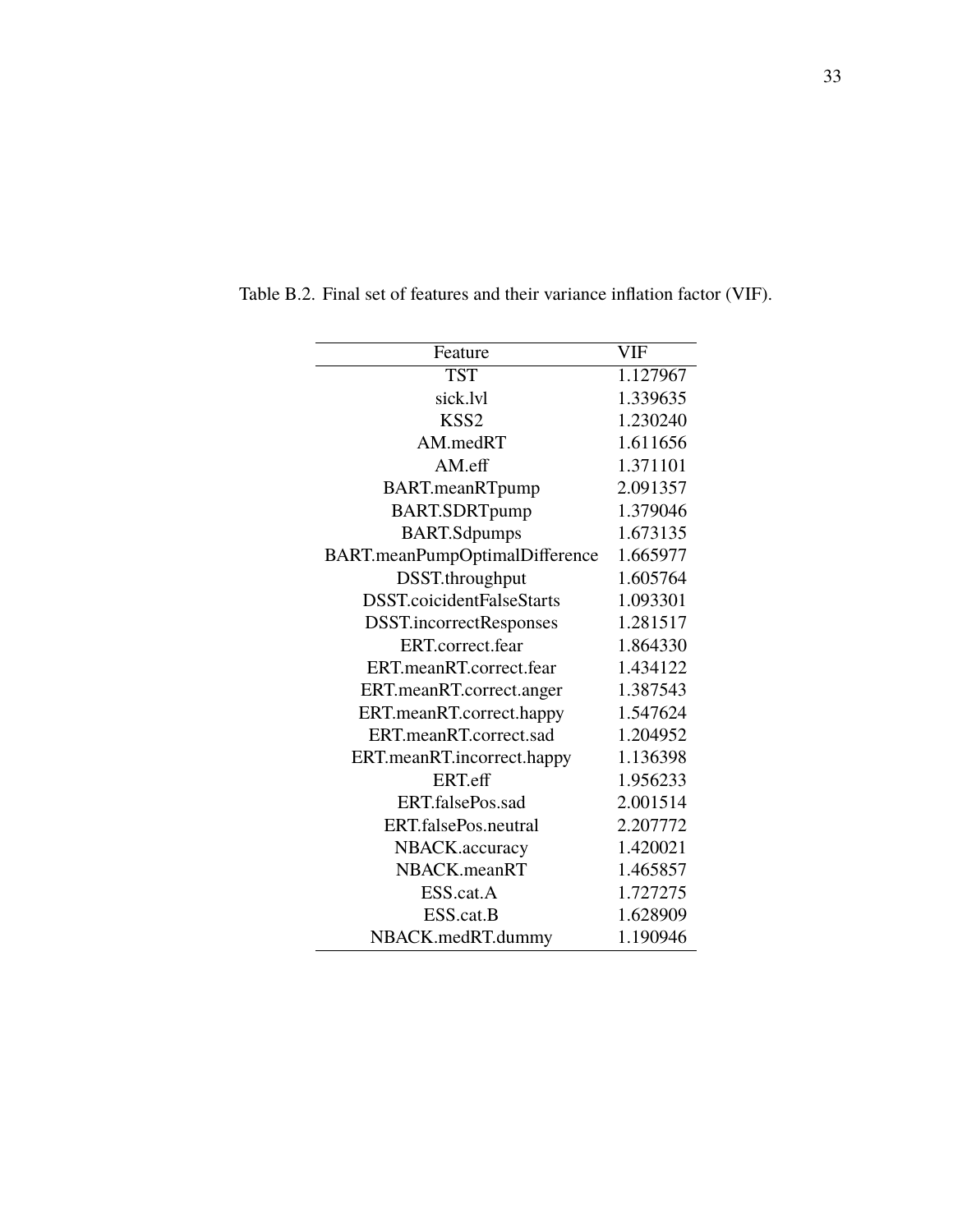#### **REFERENCES**

- Basner, M. and Rubinstein, J., 'Fitness for duty: A 3 minute version of the psychomotor vigilance test predicts fatigue related declines in luggage screening performance,' https://www.ncbi.nlm.nih.gov/pmc/articles/PMC3190077/, 2012, accessed: 2020- 04-11.
- Bassett, S., Lupis, S., Gianferante, D., Rohleder, N., and Wolf, J., 'Sleep quality but not sleep quantity effects on cortisol responses to acute psychosocial stress,' https: //www.tandfonline.com/doi/abs/10.3109/10253890.2015.1087503, 2015, accessed: 2020-04-13.
- Borkowska, A., Drożdż, W., Jurkowski, P., and Rybakowski, J. K., 'The wisconsin card sorting test and the n-back test in mild cognitive impairment and elderly depression,' https://www.tandfonline.com/doi/abs/10.1080/15622970701557985/, 2009, accessed: 2020-05-21.
- Browne, B., Van, S. T., Onsager, D., Simpson, D., Salaymeh, B., and Condon, R., 'Influence of sleep deprivation on learning among surgical house staff and medical students,' https://europepmc.org/article/med/8178259, 1999, accessed: 2020-04-13.
- Diego, E., 'Linear Regression Models, OLS, Assumptions and Properties,' https://faculty. utrgv.edu/diego.escobari/teaching/Econ8370/Handouts/Chapter02.pdf, 2011, accessed: 2020-03-11.
- Drummond, S., Amanda, B.-G., F., D. D., Ayalon, L., and Mednick, M. M. J., Sara C, 'The neural basis of the psychomotor vigilance task,' https://academic.oup.com/sleep/ article/28/9/1059/2708157, 2005, accessed: 2020-05-21.
- Emad, M., Naugler, C., and Far1, B., 'Emerging business intelligence framework for a clinical laboratory through big data analytics,' https://www.sciencedirect.com/ topics/medicine-and-dentistry/akaike-information-criterion, 2015, accessed: 2020- 03-13.
- Evgeniou, T. and Pontil, M., 'Workshop on support vector machines: theory and applications,' https://www.researchgate.net/publication/221621494\_Support\_Vector\_ Machines\_Theory\_and\_Applications, 2011, accessed: 2020-03-11.
- Fang, E., 'Canonical correlation analysis,' https://online.stat.psu.edu/stat505/book/export/ html/682, 2017, accessed: 2020-04-22.
- Hastie, T., Tibshirani, R., and Friedman, J., *The Elements of Statistical Learning. Data Mining, Inference, and Prediction*, Springer, 2016.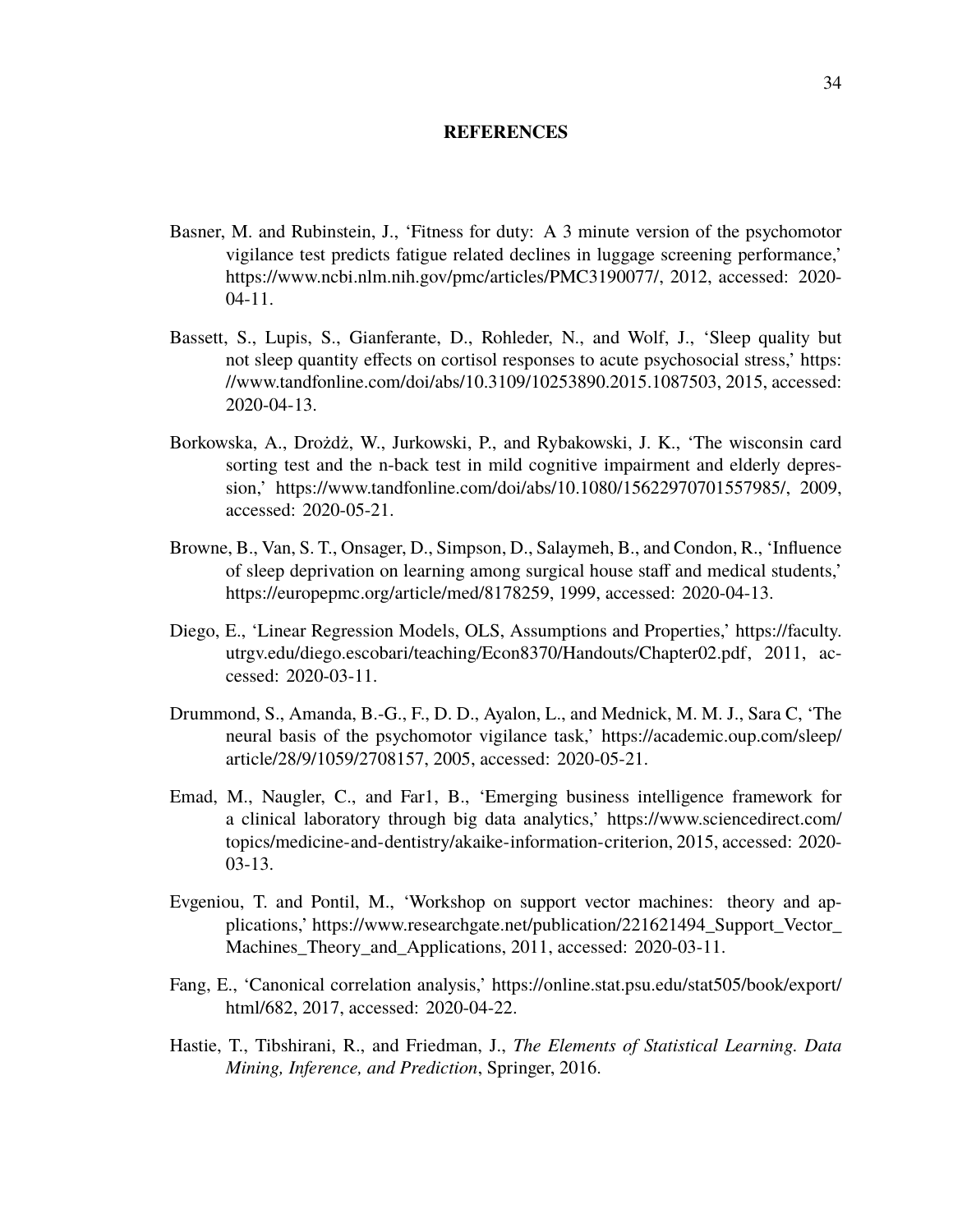- Jaeger, J., 'Digit symbol substitution test, the case for sensitivity over specificity in neuropsychological testing,' https://www.ncbi.nlm.nih.gov/pmc/articles/ PMC6291255/, 2018, accessed: 2020-05-21.
- Johns, M. W., 'A new method for measuring daytime sleepiness: The epworth sleepiness scale,' https://academic.oup.com/sleep/article/14/6/540/2742871, 1991, accessed: 2020-05-21.
- Lafont, S., Marin-Lamellet, C., Paire-Ficout, L., Thomas-Anterion, C., Laurent, B., and Fabrigoule, C., 'The wechsler digit symbol substitution test as the best indicator of the risk of impaired driving in alzheimer disease and normal aging,' https: //www.karger.com/Article/Abstract/264631, 2010, accessed: 2020-05-21.
- Lee, I.-S., Bardwell, W., Ancoli-Israel, S., and Dimsdale, J., 'Number of lapses during the psychomotor vigilance task as an objective measure of fatigue,' https://www.ncbi. nlm.nih.gov/pmc/articles/PMC2854704/, 2010, accessed: 2020-05-21.
- Mathworks, 'Workshop on support vector machines: theory and applications,' https://www.mathworks.com/help/stats/understanding-support-vector-machineregression.html, 2013, accessed: 2020-03-11.
- Montagne, B., Kessels, R. P. C., De Haan, E. H. F., and Perrett, D. I., 'The emotion recognition task: A paradigm to measure the perception of facial emotional expressions at different intensities,' https://journals.sagepub.com/doi/abs/10.2466/pms.104.2.589- 598, 2007, accessed: 2020-05-21.
- Pérez-Chada, D., Videla, A., O'Flaherty, M., Palermo, P., Meoni, J., Sarchi, M., Khoury, M., and Durán-Cantolla, J., 'Sleep habits and accident risk among truck drivers: A cross-sectional study in argentina,' https://academic.oup.com/sleep/article/28/9/ 1103/2708214, 2005, accessed: 2020-05-21.
- Rosenfeld, M., 'Ols in matrix form,' https://web.stanford.edu/~mrosenfe/soc\_meth\_proj3/ matrix\_OLS\_NYU\_notes.pdf, 2016, accessed: 2020-03-11.
- SAS documents, 'Mixed models theory,' https://v8doc.sas.com/sashtml/stat/chap41/sect23. htm, 1999, accessed: 2020-03-13.
- Shao, J., 'Linear model selection by cross-validation,' https://amstat.tandfonline.com/doi/ abs/10.1080/01621459.1993.10476299#.Xpent\_lOluQ, 1991, accessed: 2020-03- 12.
- Thomann, J., Baumann, C., Landolt, H.-P., and Werth, E. a., 'Psychomotor vigilance task demonstrates impaired vigilance in disorders with excessive daytime sleepiness,' https://jcsm.aasm.org/doi/10.5664/jcsm.4042, 2010, accessed: 2020-05-21.
- Tibshirani, R., 'Regression shrinkage and selection via the lasso,' https://rss.onlinelibrary. wiley.com/doi/abs/10.1111/j.2517-6161.1996.tb02080.x, 1996, accessed: 2020-03- 11.